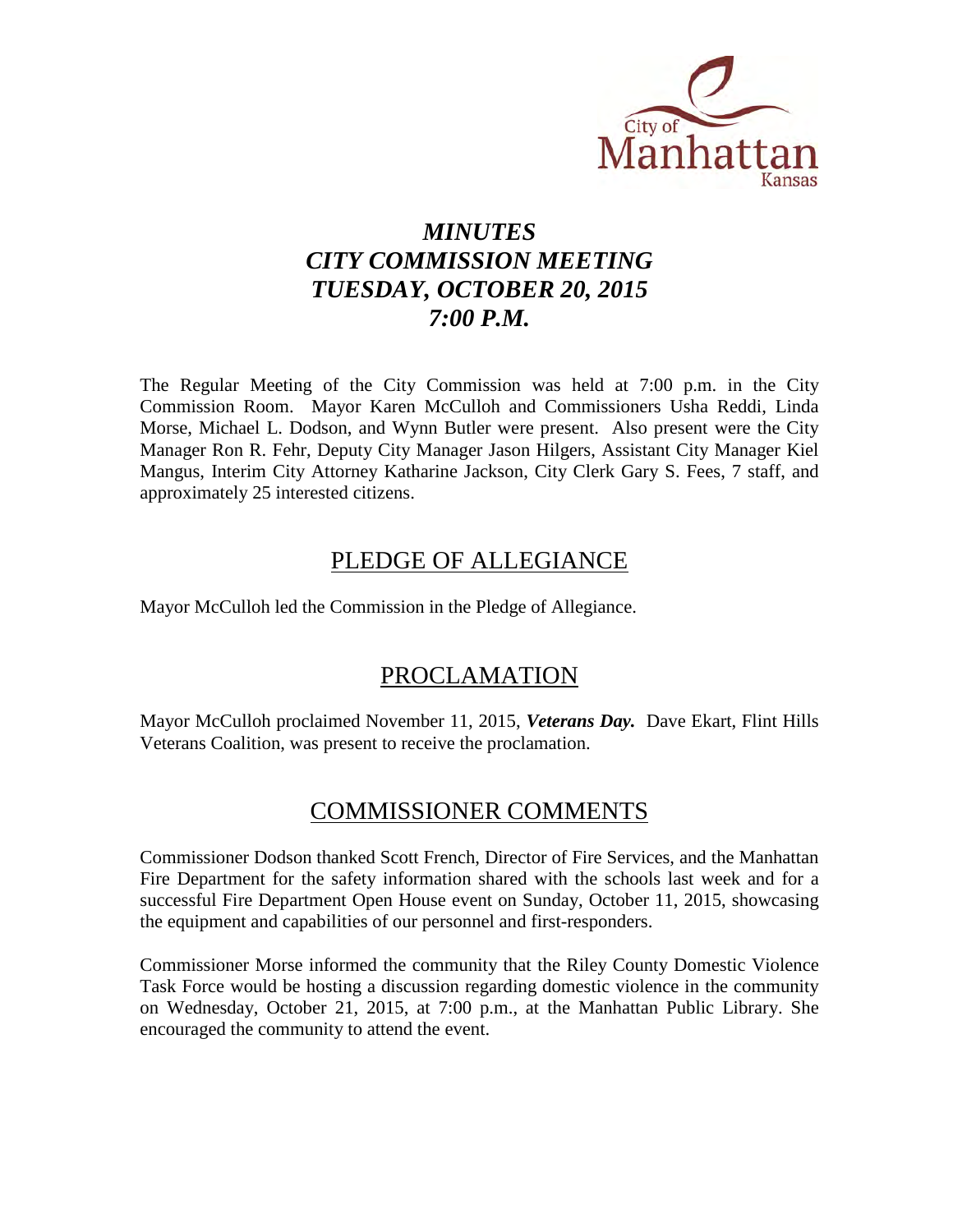# COMMISSIONER COMMENTS *(CONTINUED)*

Commissioner Reddi stated that last week she, Mayor McCulloh, Deputy City Manager Jason Hilgers, and representatives from Fort Riley and the Manhattan and Junction City Chamber of Commerce attended the Association of the United States Army (AUSA) Annual Conference in Washington, D.C., and also met with staff members of our legislative delegates. She announced that she attended a conference last Saturday, October 17, 2015, for the National Association for Mental Illness and discussed grant possibilities. She extended her best wishes to the parents during the upcoming elementary parent/teacher conferences and wished everyone a safe and enjoyable Halloween.

Mayor McCulloh stated that the AUSA Conference was very interesting and they also talked to staffers of our delegation regarding the importance of internet sales tax and other key issues. She thanked Commissioner Butler and his spouse, Mary Ann for passing out candy during the Homecoming Parade and invited the community to attend the upcoming Veteran's Day Parade on Wednesday, November 11, 2015. She reminded citizens to fall back one hour after Halloween and to check your smoke detectors.

Scott French, Director of Fire Services, reminded citizens to also change the batteries in your smoke detectors.

## CONSENT AGENDA

(\* denotes those items discussed)

#### **MINUTES**

The Commission approved the minutes of the Regular City Commission Meeting held Tuesday, October 6, 2015.

#### **CLAIMS REGISTER NO. 2802**

The Commission approved Claims Register No. 2802 authorizing and approving the payment of claims from September 30, 2015, to October 13, 2015, in the amount of \$3,009,358.88.

#### **LICENSES**

The Commission approved a Tree Maintenance License for calendar year 2016 for Don's Stump Removal and Tree Service, 3761 S 33<sup>rd</sup> Street; Growing Concerns Inc., PO Box 1354; KCAT Tree Service, 22420 Overland Road, Onaga, Kansas; and Mugler Tree Care, 2400 West 60<sup>th</sup> Avenue; and an annual Cereal Malt Beverages On-Premises License for Happy Valley Chinese Restaurant, 2307 Tuttle Creek Boulevard, Suite A.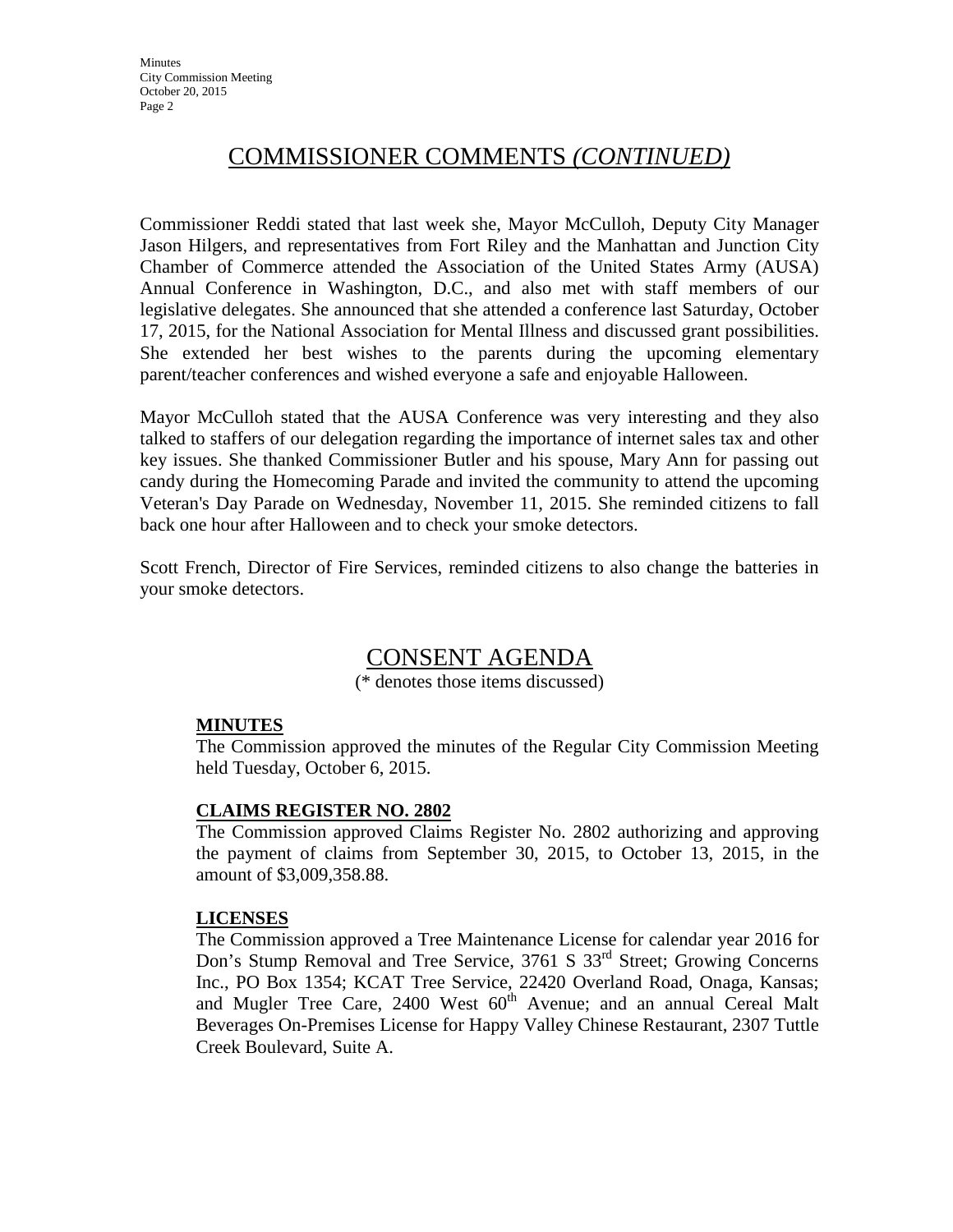#### **FINAL PLAT – FILBY ADDITION (2201 BROWNING AVENUE)**

The Commission accepted the easements and rights-of-way, as shown on the Final Plat of the Filby Addition, generally located at 2201 Browning Avenue, based on conformance with the Manhattan Urban Area Subdivision Regulations.

#### **ORDINANCE NO. 7168 – 2016 SERVICE FEES – AGGIEVILLE BUSINESS IMPROVEMENT DISTRICT**

The Commission approved Ordinance No. 7168 levying Business Improvement Service Fees for 2016 on businesses located within the Aggieville Business Improvement District.

#### **ORDINANCE NO. 7169 – 2016 SERVICE FEES – DOWNTOWN BUSINESS IMPROVEMENT DISTRICT**

The Commission approved Ordinance No. 7169 levying Business Improvement Service Fees for 2016 on businesses located within the Downtown Business Improvement District.

**\* ORDINANCE NO. 7170 – AMEND MANHATTAN URBAN AREA COMPREHENSIVE PLAN – ADOPT HARTFORD HILL MASTER PLAN**

Commissioner Dodson requested that this item be moved to the end of the General Agenda.

### **FIRST READING - AMEND - NO PARKING ANY TIME ZONES; ADD - NO CROSS PARKING**

The Commission approved first reading of an ordinance amending Chapter 31 of the Code of Ordinances to include additional "No Parking Any Time" zones and to prohibit parking across designated stalls on public parking lots and public parking garages.

## **FIRST READING – ADOPT – 2015 STANDARD TRAFFIC ORDINANCE**

The Commission approved first reading of an ordinance incorporating by reference the Standard Traffic Ordinance for Kansas Cities, Edition of 2015, with amendments as set forth in the ordinance.

#### **FIRST READING – REASSESS/RELEVY SPECIAL ASSESSMENTS – COURTYARDS AT LMH ADDITION**

The Commission approved first reading of an ordinance authorizing the reassessment and/or re-levy of certain special assessments applicable to the Courtyards at LMH Addition and amending and supplementing Ordinance No. 7063 and Ordinance No. 7078.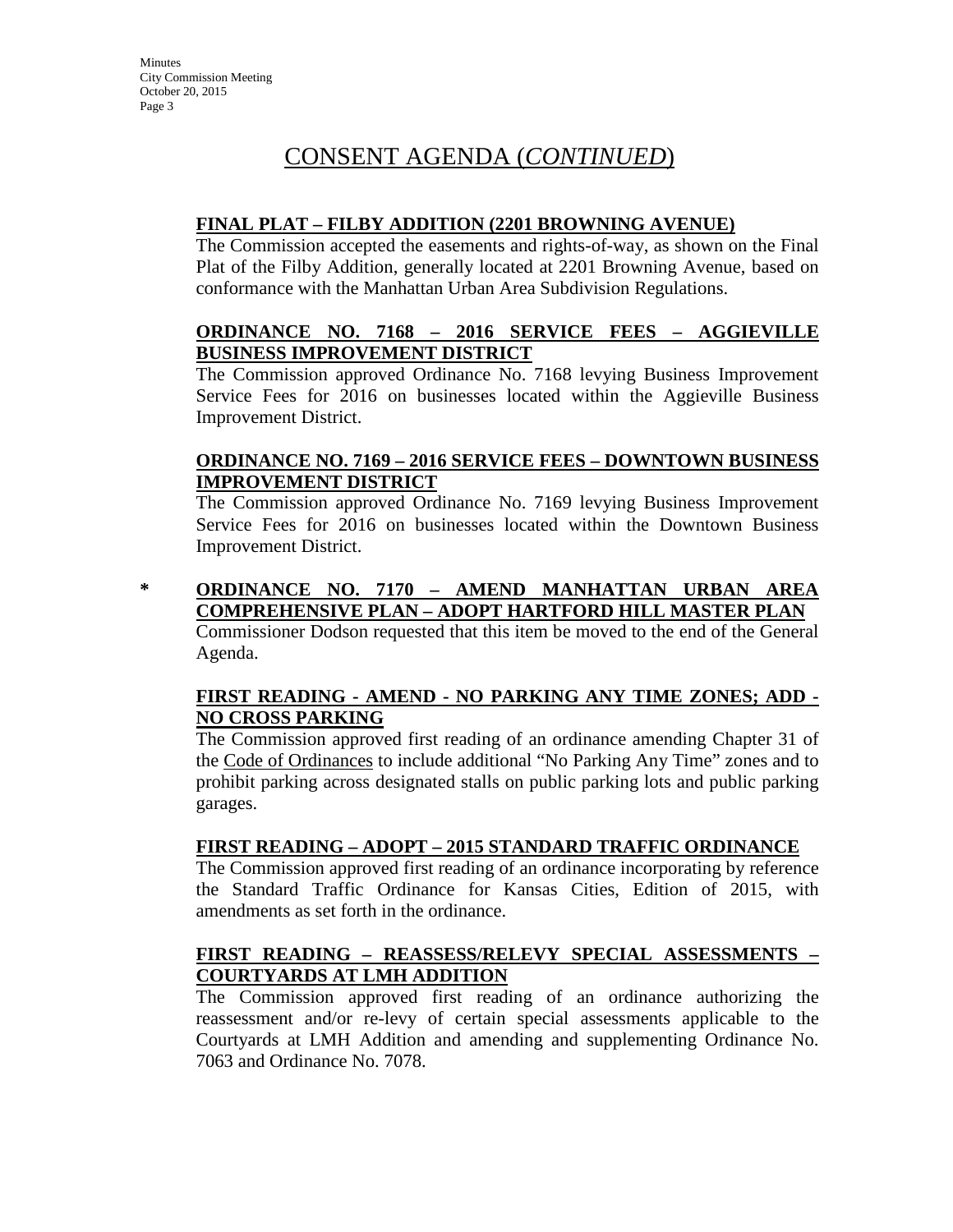#### **\* RESOLUTION NO. 102015-A – PETITION – COURTYARDS AT LMH ADDITION – STREET IMPROVEMENTS (ST1515)**

Ron Fehr, City Manager, informed the Commission that City staff recommended that the item be tabled. He stated that staff discovered the policy regarding complete payment of property taxes and specials was incomplete and are verifying that the property taxes are paid and in compliance with the policy. He then responded to questions from the Commission.

**\* RESOLUTION NO. 102015-B – PETITION – COURTYARDS AT LMH ADDITION – SANITARY SEWER IMPROVEMENTS (SS1516)**

Ron Fehr, City Manager, informed the Commission that City staff recommended that the item be tabled. He stated that staff discovered the policy regarding complete payment of property taxes and specials was incomplete and are verifying that the property taxes are paid and in compliance with the policy. He then responded to questions from the Commission.

#### **\* RESOLUTION NO. 102015-C – PETITION – COURTYARDS AT LMH ADDITION – WATER IMPROVEMENTS (WA1518)**

Ron Fehr, City Manager, informed the Commission that City staff recommended that the item be tabled. He stated that staff discovered the policy regarding complete payment of property taxes and specials was incomplete and are verifying that the property taxes are paid and in compliance with the policy. He then responded to questions from the Commission.

#### **\* AGREEMENT – ENGINEERING SERVICES – COURTYARDS AT LMH ADDITION – STREET (ST1515), SANITARY SEWER (SS1516), AND WATER (WA1518) IMPROVEMENTS**

Ron Fehr, City Manager, informed the Commission that City staff recommended that the item be tabled. He stated that staff discovered the policy regarding complete payment of property taxes and specials was incomplete and are verifying that the property taxes are paid and in compliance with the policy. He then responded to questions from the Commission.

#### **RESOLUTION NO. 102015-D – CORRECTION – KANSAS STATE RESEARCH PARK – STREET IMPROVEMENTS (ST1312)**

The Commission approved Resolution No. 102015-D which corrects the following documents regarding the public street improvements (ST1312) at the Kansas State Research Park:

- Amends and totally replaces Resolution No. 110513-G;
- Reinstates Resolution No. 052113-H; and,
- Rescinds Resolution No. 052113-G.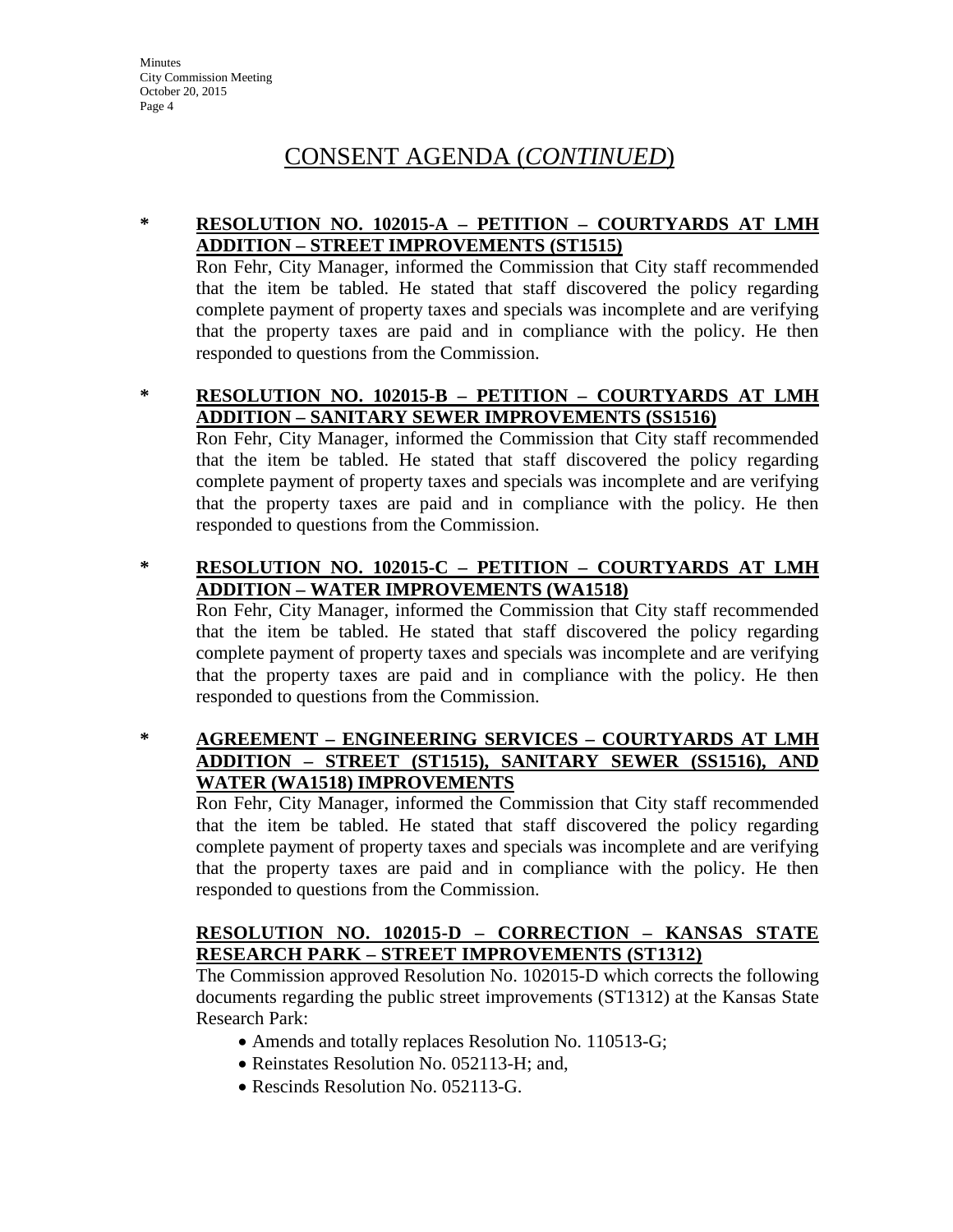#### **RESOLUTION NO. 102015-E – SET GENERAL OBLIGATION BOND SALE DATE**

The Commission approved Resolution No. 102015-E setting November 17, 2015, as the date to sell \$5,930,000.00 in general obligation refunding and improvement bonds (Series 2015-A) and \$5,290,000.00 in general obligation refunding bonds (Series 2015-B);

### **FIRST READING – ISSUE – GENERAL OBLIGATION REFUNDING AND IMPROVEMENT BONDS (Series 2015-A)**

The Commission approved first reading of an ordinance issuing \$5,930,000.00 in general obligation refunding and improvement bonds (Series 2015-A)

#### **FIRST READING – ISSUE - GENERAL OBLIGATION REFUNDING BONDS (Series 2015-B)**

The Commission approved first reading of an ordinance issuing \$5,290,000.00 in general obligation refunding bonds (Series 2015-B).

#### **RESOLUTION NO. 102015-F – INVESTMENT POLICY**

The Commission approved Resolution No. 102015-F re-affirming expanded investment powers for the City of Manhattan based on final approval from the Pooled Money Investment Board.

### **RESOLUTION NO. 102015-G – ADOPT – REGION I MULTI-JURISDICTIONAL HAZARD MITIGATION PLAN**

The Commission approved Resolution No. 102015-G adopting the Region I Multi-Jurisdictional Hazard Mitigation Plan.

### **RESOLUTION NO. 102015-H – SUBMIT APPLICATION – TRANSPORTATION ALTERNATIVE PROGRAM**

The Commission approved Resolution No. 102015-H authorizing City Administration to complete and submit to the Kansas Department the necessary application forms for the transportation alternatives Program for the following four (4) projects:

- USD 383-MHK Safe Routes to School Phase II (Bike-Ped Category);
- Marlatt-Denison Linear Trail Extension (Bike-Ped Category);
- Juliette Avenue Brick Street Rehabilitation, Phase II (Historic and Archeological Category); and
- Old Big Blue Drainage Channel Improvements, Phase V (Scenic and Environmental Category).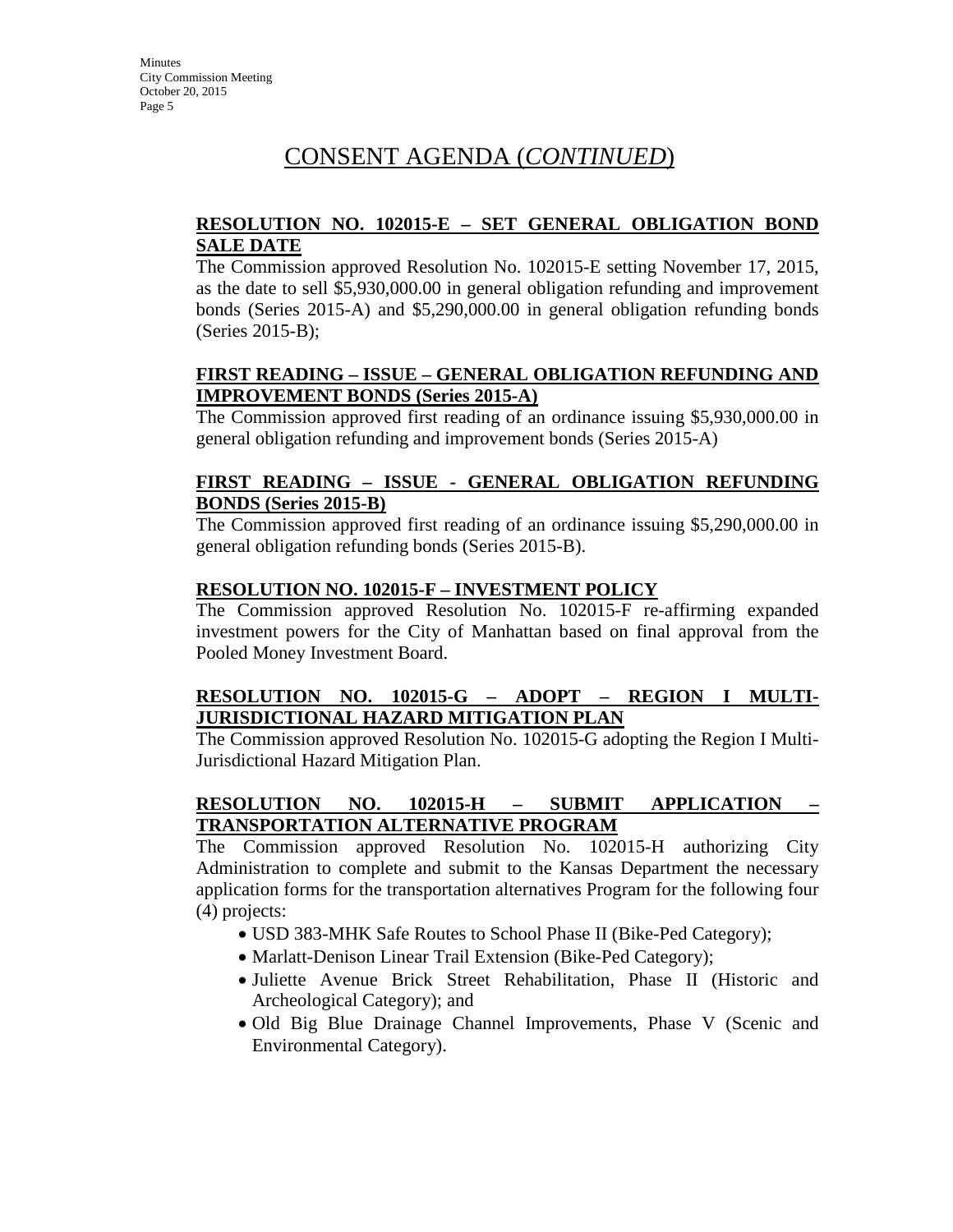#### **CHANGE ORDER NO. 1 – CONCRETE STREET MAINTENANCE (ST1505)**

The Commission approved Change Order No. 1 for the 2015 Concrete Street Maintenance (ST1505) project, resulting in a net increase in the amount of  $$200,000.00 (+57.7%)$  to the contract with Pavers, Inc., of Salina, Kansas, for the 2015 Concrete Panel Replacement project (ST1505) for additional work in the Northview area.

#### **AWARD – US 24 AND LEAVENWORTH STREET INTERSECTION IMPROVEMENTS (ST1207)**

The Commission authorized the Mayor and City Clerk to execute the Authority to Award Contract and Commitment US 24 Highway and Leavenworth Street Intersection Improvement (ST1207).

## **RESOLUTION NO. 102015-I – ISSUE TEMPORARY NOTES – US 24 AND LEAVENWORTH STREET INTERSECTION IMPROVEMENTS (ST1207)**

The Commission approved and adopted Resolution No. 102015-I, authorizing the issuance of temporary notes in the amount of \$210,000.00 for the US 24 Highway and Leavenworth Street Intersection Improvements project (ST1207).

## **ACCEPT - UTILITY EASEMENTS**

The Commission accepted all permanent utility easements that are being granted for various projects (Abbott's Landing PUD-Burger King, Arbys, Orschlen; Manhattan Crossing PUD; Central Basin-Denison Avenue and Anderson Avenue, and Lovers Lane; Kansas State Foundation; and Howie's), and authorized City Administration to finalize and the Mayor and City Clerk to execute the easement agreements.

## **\* RECOMMENDATION – SSAB UTILITY DONATION FUND**

Commissioner Butler provided additional background information on the item. He encouraged everyone to consider donating \$1.00 each month on their City utility bill to be allocated to the social services capital improvements program.

Mayor McCulloh agreed that this is easy to do and urged citizens to do direct deposit.

The Commission approved the 2016 capital improvement requests from the Social Services Advisory Board Utility Donation Fund in the amount of \$35,006.00 for the following agencies: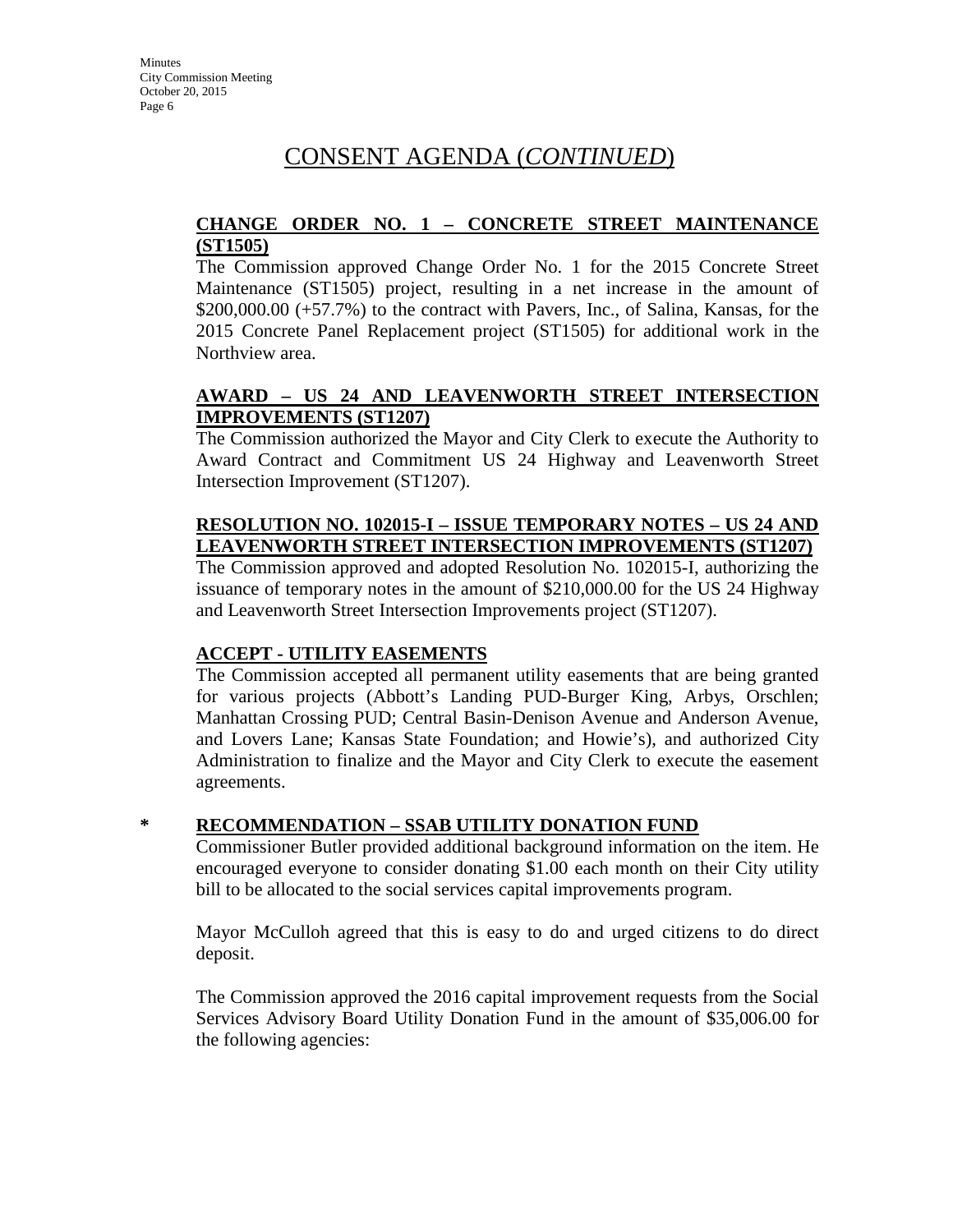**Minutes** City Commission Meeting October 20, 2015 Page 7

# CONSENT AGENDA (*CONTINUED*)

#### **\* RECOMMENDATION – SSAB UTILITY DONATION FUND** *(CONTINUED)*

- Shepherd's Crossing in the amount of \$3,850,00:
- The Crisis Center in the amount of \$5,000.00;
- Big Brothers Big Sisters in the amount of \$5,000.00;
- Manhattan Emergency Shelter, Inc., in the amount of \$5,000.00;
- Morning Star, Inc., in the amount of \$3,475.00;
- Kansas State Center for Child Development in the amount of \$4,800.00;
- Kansas Legal Services in the amount of \$3,141.00; and
- Sunflower CASA Project in the amount of \$4,740.00.

#### **SUBMIT APPLICATION – 2016 HERITAGE TRUST FUND GRANT**

The Commission approved the application for a 2016 Heritage Trust Fund Grant for the Union Pacific Depot repairs, and authorized the Mayor and City Clerk to execute any grant agreement if funding is awarded.

#### **BOARD APPOINTMENTS**

The Commission approved appointments by Mayor McCulloh to various boards and committees of the City.

#### *Social Services Advisory Board*

Re-appointment of John Ford, 2102 Sloan Street, to a three-year term. Mr. Ford's term begins immediately, and will expire June 30, 2018.

#### *Special Alcohol Funds Advisory Committee*

Appointment of Mildred Schroeder, 1434 Givens Road, to a three-year term. Ms. Schroeder's term begins immediately, and will expire June 30, 2018.

After discussion and comments from the Commission, Commissioner Reddi moved to approve the consent agenda, with the exception of Item F, ORDINANCE NO. 7170 – AMEND MANHATTAN URBAN AREA COMPREHENSIVE PLAN – ADOPT HARTFORD HILL MASTER PLAN, which was moved to the end of the General Agenda, and Item J, RESOLUTION NOS. 102015-A, B, AND C/PETITIONS/ENGINEERING SERVICES AGREEMENT – COURTYARDS AT LMH ADDITION – STREET (ST1515), SANITARY SEWER (SS1516), AND WATER (WA1518) IMPROVEMENTS, which was tabled. Commissioner Morse seconded the motion. On a roll call vote, motion carried 5-0.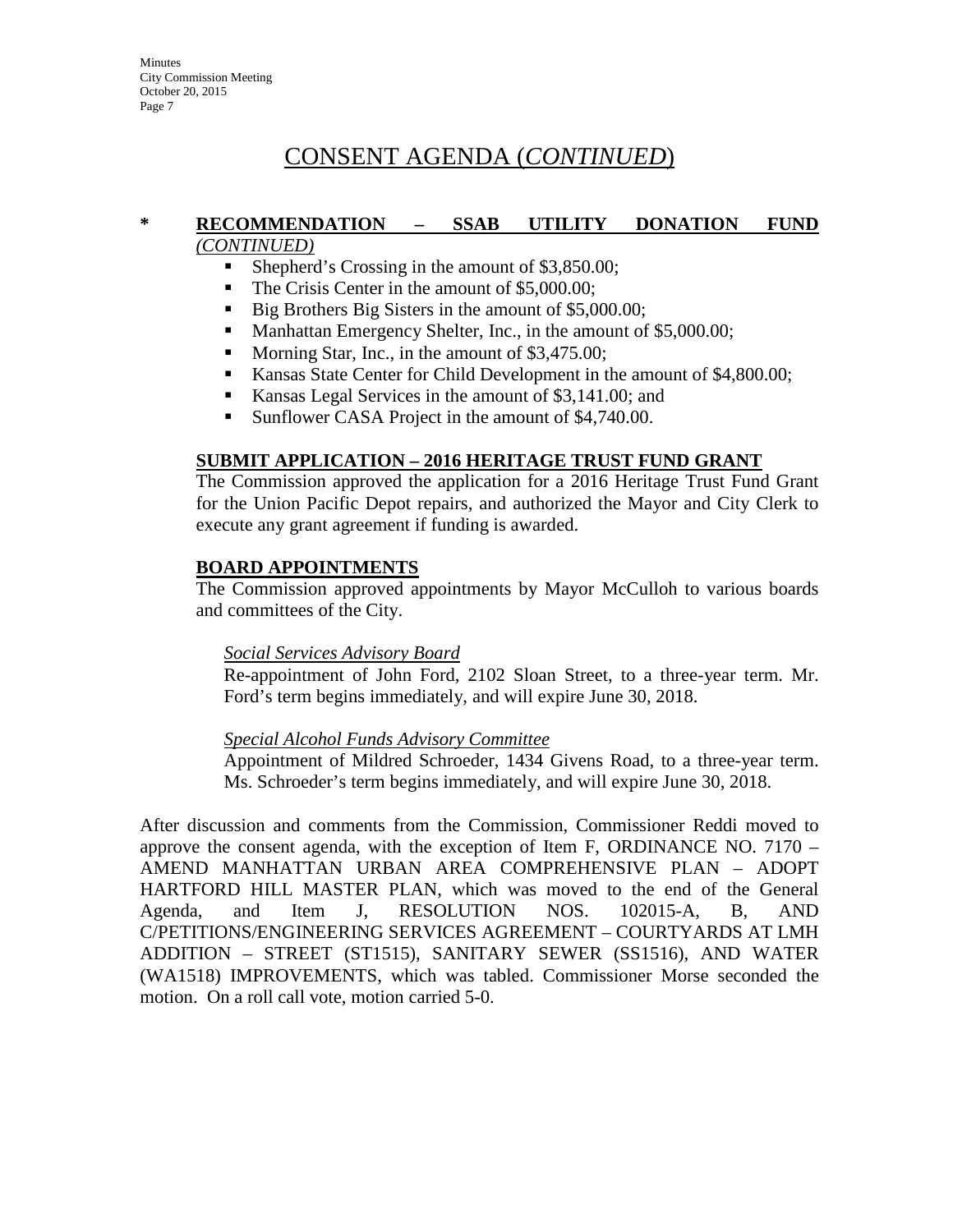# GENERAL AGENDA

#### **FIRST READING - ANNEX AND REZONE - PROPOSED LANSDOWNE ADDITION, UNIT THREE**

Eric Cattell, Assistant Director for Planning, presented an overview of the item. He provided an aerial of the subject site, presented background information on the item, and stated the Manhattan Urban Area Planning Board recommended approval. He then responded to questions from the Commission regarding the proposed annexation.

Rob Ott, Director of Public Works, responded to questions from the Commission regarding incorporating Christy Drive.

Eric Cattell, Assistant Director for Planning, provided additional information on the number of acres being proposed for annexation. He responded to questions from the Commission on the annexation, connection to City utilities and sidewalks on Christy Drive and the development to the east.

Rob Ott, Director of Public Works, presented the preliminary design for West Anderson Avenue and improvements in the area. He stated that they will also be working on incorporating sidewalks into the area and providing connectivity to existing neighborhoods.

Mayor McCulloh opened the public comments.

Hearing no comments, Mayor McCulloh closed the public comments.

After discussion, Commissioner Dodson moved to approve first reading of an ordinance annexing the proposed Lansdowne Addition, Unit Three, an approximate 3.2 acre tract of land generally located northwest of the intersection of Anderson Avenue and Christy Drive, based on conformance with the Comprehensive Plan, the Growth Vision, and the Capital Improvements Program, subject to the one condition of approval as modified and recommended by the Manhattan Urban Area Planning Board; and, approve first reading of an ordinance rezoning the proposed Lansdowne Addition, Unit Three, from County AG, General Agriculture, and County SF-1, Single-Family District, to R-1, Single-Family Residential District, and R-2, Two-Family Residential District, based on the findings in the Staff Reports *(See Attachment Nos. 1 and 2)* and the recommendation of the Planning Board. Commissioner Morse seconded the motion. On a roll call vote, motion carried 5-0.

#### **REQUEST FOR QUALIFICATIONS - CONSULTANT - PARKS AND RECREATION FACILITIES FEASIBILITY STUDY**

Eddie Eastes, Director of Parks and Recreation, presented an overview of the Parks and Recreation Request for Qualifications (RFQ) Facilities Feasibility Study. He highlighted the four highest prioritized recommendations voiced by the community through the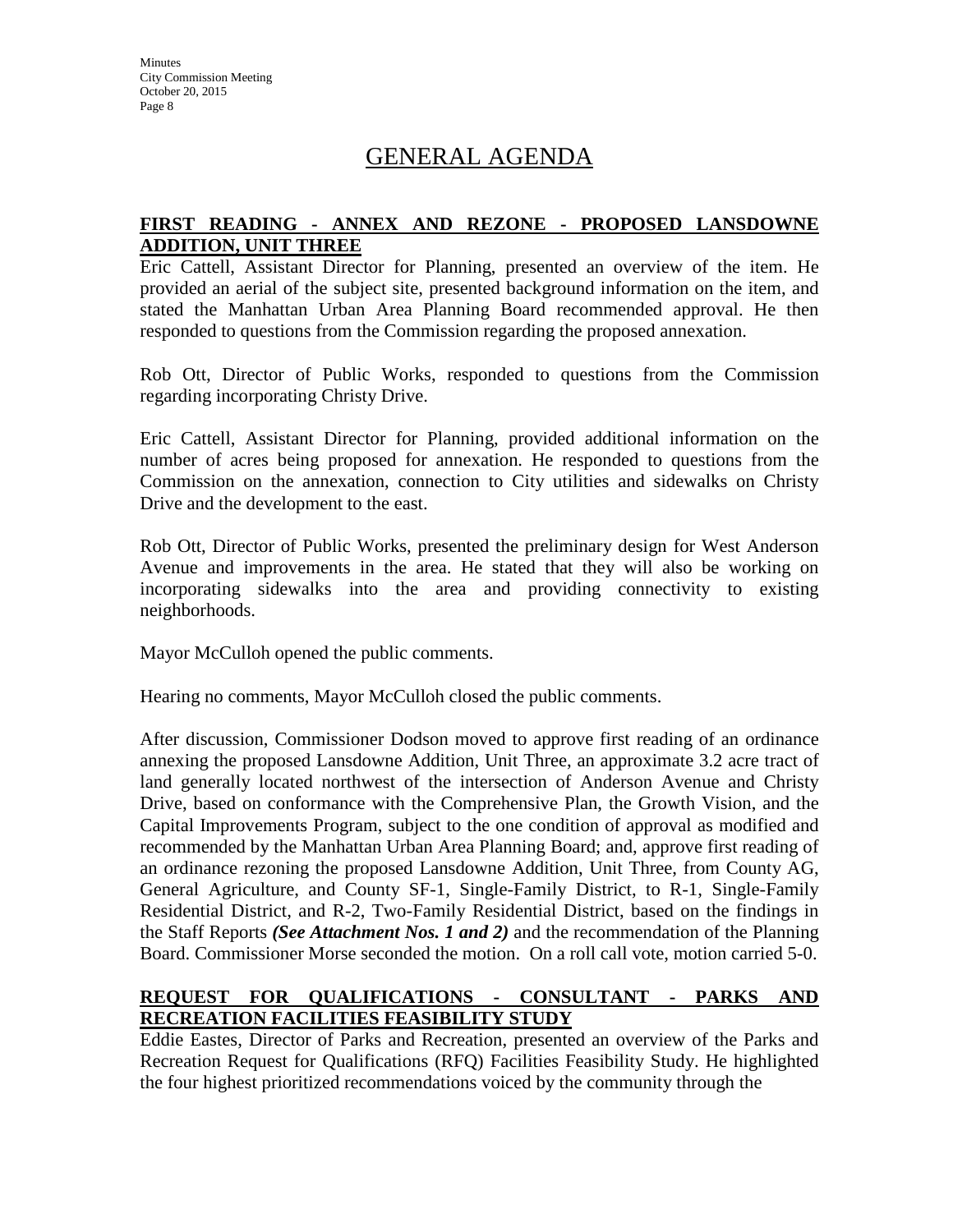#### **REQUEST FOR QUALIFICATIONS - CONSULTANT - PARKS AND RECREATION FACILITIES FEASIBILITY STUDY** *(CONTINUED)*

process including the 1) creation of indoor space geographically located to meet unmet needs in the community; 2) improvement to safety and playability of existing field playing surfaces; 3) improve ability and condition of community parks, trails and neighborhood parks; and 4) development of new indoor aquatic facilities. He also discussed the Facilities Feasibility Study scope of work that would include four distinct, but related, elements including the 1) neighborhood recreation center feasibility study; 2) indoor aquatics feasibility study; 3) CiCo Park improvements; and 4) outdoor tennis complex. He then responded to questions from the Commission regarding the areas highlighted, the scope of work and the potential timeline.

Mayor McCulloh announced that she planned to appoint Commissioners Reddi and Dodson to serve on the Selection Committee. She stated that it will be very important for the public to know what costs are associated with these proposed improvements and stressed the importance on the scope of services.

Eddie Eastes, Director of Parks and Recreation, informed the Commission that public participation and involvement from the steering committee will be very important. He responded to questions from the Commission regarding the proposed scope of work to be completed and the prioritized recommendations. He voiced concern about including additional items that would increase the cost of the study.

After discussion and comments from the Commission, Eddie Eastes, Director of Parks and Recreation, responded to additional questions from the Commission regarding the importance of the scope of services, evaluating partnerships with the school district and others, and identifying associated costs. He stated that the RFQ process will identify a consultant that has the qualifications to best address the needs of the community and a detailed scope of services will be addressed at a later point of time.

Mayor McCulloh opened the public comments.

Joe Knopp, 104 Oakwood Circle, asked about the feasibility study and stated that all of these things are already available. He voiced concern with the expense of the land, facilities and personnel costs that would be required. He stated that we can get a lot more recreation bang for the buck without building our own empire. He informed the Commission that the community already has public and private facilities that can be utilized and partnered with, without building new facilities and duplicating existing services.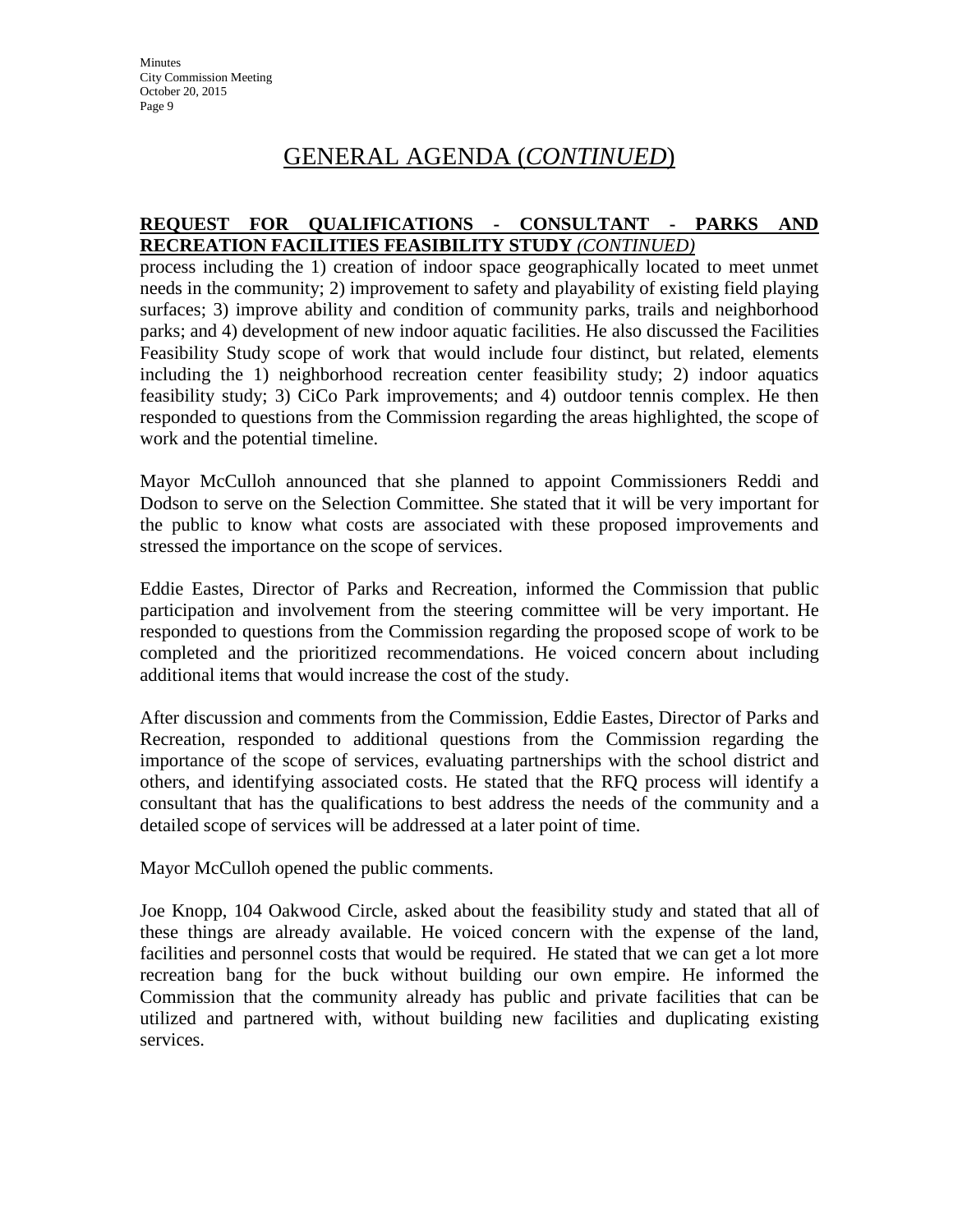#### **REQUEST FOR QUALIFICATIONS - CONSULTANT - PARKS AND RECREATION FACILITIES FEASIBILITY STUDY** *(CONTINUED)*

Richard Hill, 3513 Stagecoach Circle, voiced concerns with the affordability of all this, given the state of the economy with Manhattan businesses that are closing and with the high number of rental units that are currently vacant. He asked that the City look at what is available now and utilize existing facilities in the community. He stated that there will also be additional expenses associated with personnel and maintenance.

Hearing no other comments, Mayor McCulloh closed the public comments.

Commissioner Reddi provided additional information on the proposed RFQ, the process and stressed the importance for collaboration. She stated that the focus on CiCo Park and outdoor tennis courts is too narrow based on the information received from the survey. She also informed the community that this will be a long-term project and stressed the importance to provide quality of life for residents and for those individuals, researchers and families looking to come to the community.

Commissioner Butler agreed with the RFQ proposed and stated that the process will need to be done in incremental steps. He stated that he wanted to see the study focus on the associated costs, feasibility and working with the schools. He also voiced concerns with what will be in the final scope and with the limited tax dollars that are available.

Commissioner Dodson stated that many elected officials and others in Manhattan have done a terrific job in getting the community to where it is today. He said that doing a feasibility study will provide facts and then choices can be made based on those facts. He stated that he hoped to achieve having the most people served as possible for the minimal amount of money. He stated that just because we are at A, does not mean we are going to get to C and spend \$30 million dollars. He informed the community that there are a lot of steps to go through and a lot of people that are going to comment.

Commissioner Morse stated that facilities at K-State and Fort Riley are not accessible to over half of the members of the community. She stated that the economic future for the community is bright and there will be an opportunity to continue listening to citizens and to make choices in the future.

Mayor McCulloh provided additional information on the item and stated that the feasibility study will be important to see what the items will cost. She stated that recreation and parks are a very important part to what is done in government, and the health of the community is vitally important and very difficult to measure. She stated the main thing is to keep a balance for the health and prosperity of the community.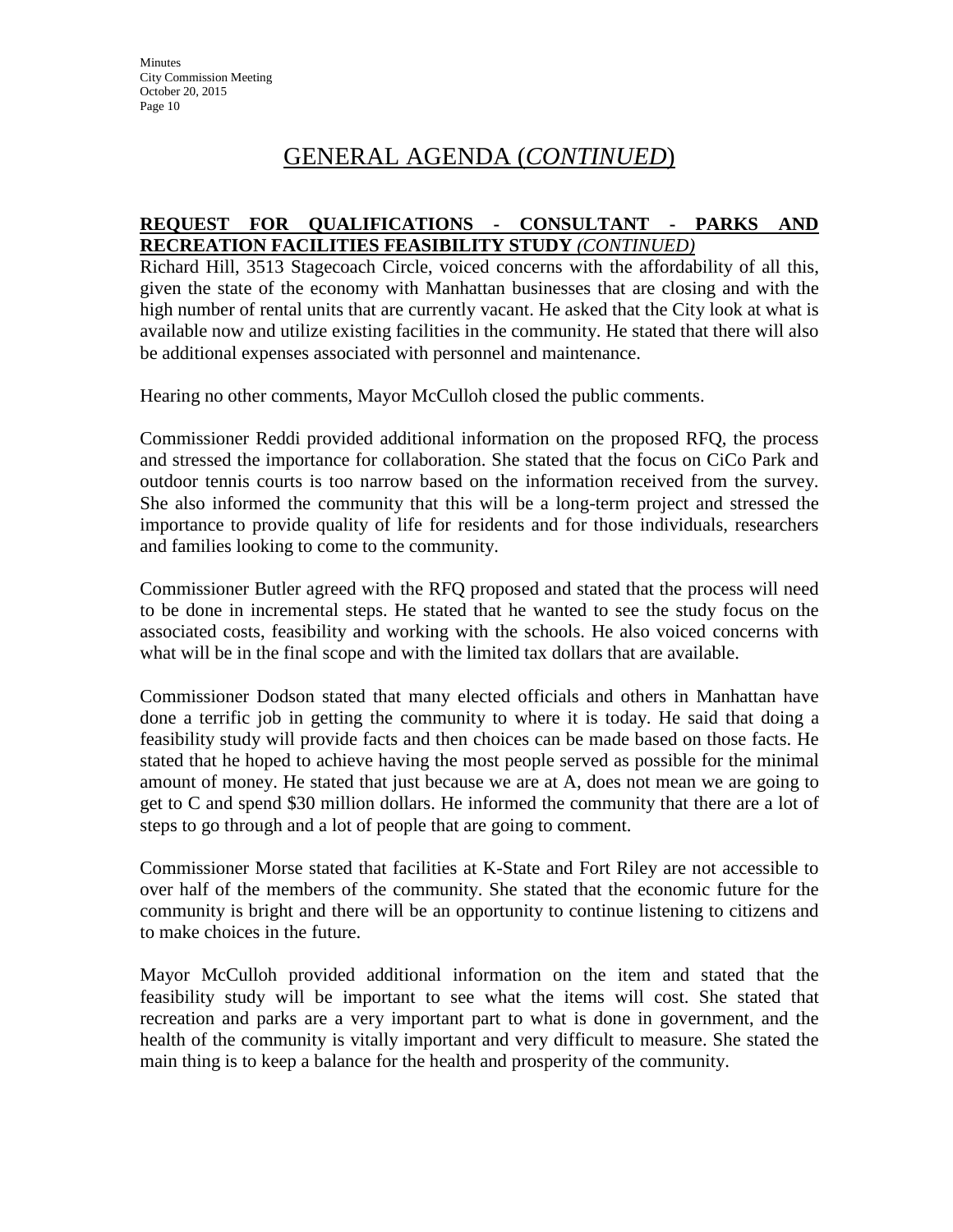#### **REQUEST FOR QUALIFICATIONS - CONSULTANT - PARKS AND RECREATION FACILITIES FEASIBILITY STUDY** *(CONTINUED)*

After further discussion and comments from the Commission, Commissioner Dodson moved to authorize City Administration to seek qualifications for professional services to develop a Neighborhood Recreation Feasibility Study, an Indoor Aquatics Feasibility Study, a CiCo Park Improvements Study, and an Outdoor Tennis Complex Feasibility Study, and appoint Commissioners Reddi and Dodson to serve on the Selection Committee. Commissioner Morse seconded the motion.

After clarification on the Request for Qualifications and process for the scope of services to be developed and provided to the City Commission at a later date, on a roll call vote, the motion carried 5-0.

#### **SUBMIT APPLICATION - NATIONAL DISASTER RESILIENCY COMPETITION**

Shelley Carver, Community Development Manager, Flint Hills Regional Council, provided background information on the item, identified the program partners and discussed the grant application submittal process.

Chad Bunger, Senior Planner, Community Development Department, City of Manhattan, presented efforts to-date to reduce the flood risk and educational information; discussed stormwater infrastructure; highlighted Kansas State University Urban Water Institute Green Infrastructure; presented stream bank stabilization potential projects and mitigation of flood prone properties; and the development of public amenities. He also and presented aerial photography of the flood impact areas.

Shelley Carver, Community Development Manager, Flint Hills Regional Council, presented a flow chart on the State of Kansas Wildcat Creek Watershed Resiliency Project Management; provided a project overview and associated costs; and stated the public comment period ends October 22, 2015, and the application is due on October 27, 2015. She then responded to questions from the Commission regarding the Resiliency Project and community engagement and comment.

Chad Bunger, Senior Planner, Community Development Department, City of Manhattan, provided additional information on the item. He then responded to questions from the Commission regarding the voluntary nature of the buyouts, proposed relocation plans, and future work that would need to occur with the program partners, providing the application is approved.

Karen Davis, Director, Community Development Department, thanked Shelly Carver and Chad Bunger for all their work and the Kansas Department of Agriculture.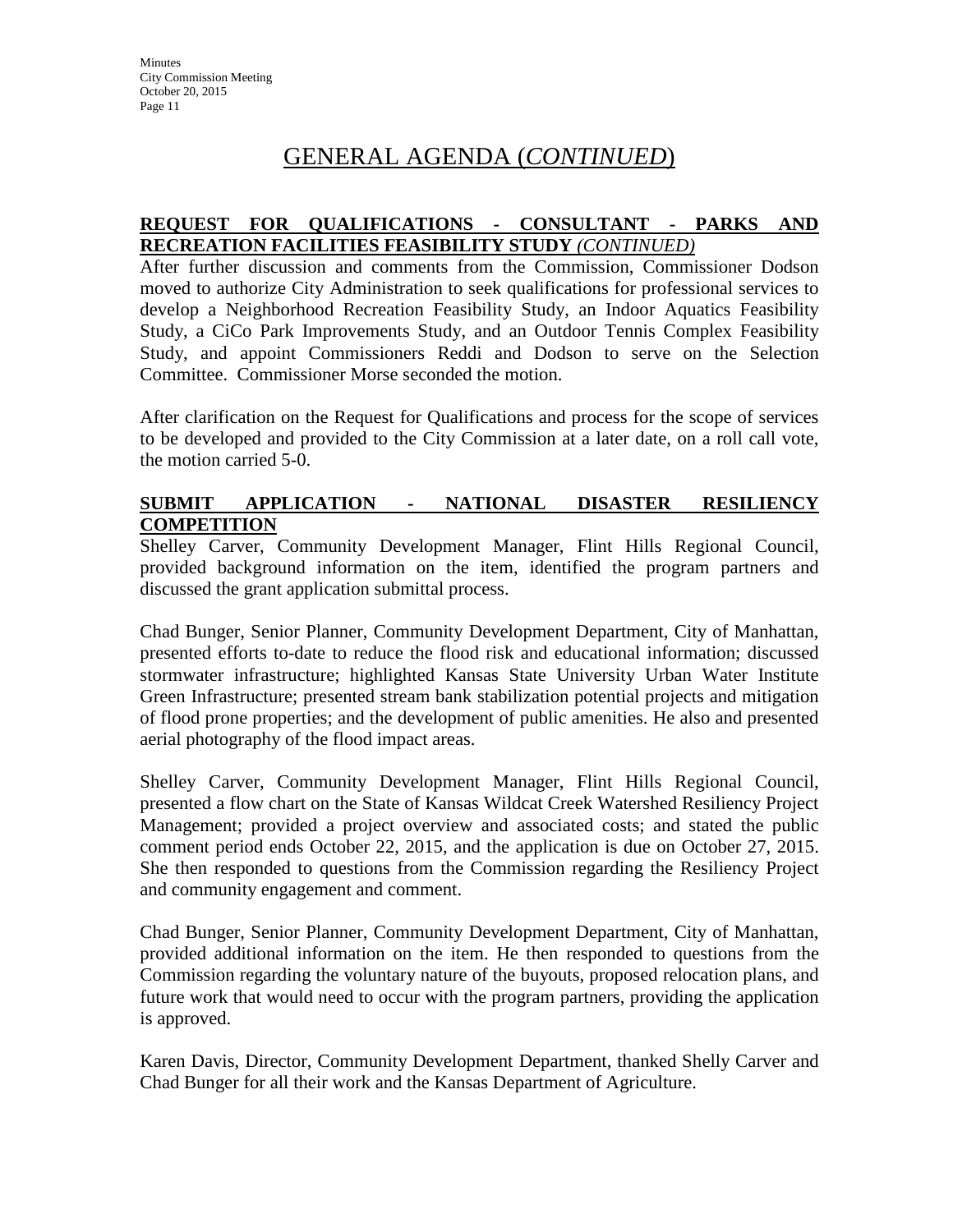#### **SUBMIT APPLICATION - NATIONAL DISASTER RESILIENCY COMPETITION** *(CONTINUED)*

Mayor McCulloh opened the public comments.

Hearing no comments, Mayor McCulloh closed the public comments.

After discussion and comments from the Commission, Commissioner Butler moved to approve Resolution No. 102015-J in support of the Wildcat Creek Watershed Resiliency Project and authorize the Mayor and City Clerk to execute a Partnership Agreement with the State of Kansas. Commissioner Reddi seconded the motion. On a roll call vote, motion carried 5-0.

## *ITEM REMOVED FROM CONSENT AGENDA*

#### **ORDINANCE NO. 7170 – AMEND MANHATTAN URBAN AREA COMPREHENSIVE PLAN – ADOPT HARTFORD HILL MASTER PLAN**

This item was moved to the end of the General Agenda at the request of Commissioner Dodson.

Mayor McCulloh opened the public comments.

Warren Weibert, 2731 Heartland Valley Drive, President, Neighborhood Homeowners Association, informed the Commission that the neighborhood does not have a problem with the proposed project itself; however, he voiced concern with the additional traffic that will happen in the future and the need to improve egress and ingress to make the neighborhood and area as safe as possible. He asked that the City look at the blind spots near Heartland Drive and Grand Mere Parkway and to keep in mind that the existing roundabout is critical to future traffic patterns and to look into this as part of the Plan. He then responded to questions from the Commission and discussed a tree that is currently located in the island in the middle of a sight line.

Hearing no other comments, Mayor McCulloh closed the public comments.

After comments from the Commission regarding the item and current roundabout, Commissioner Dodson moved to approve Item F, as read, to approve Ordinance No. 7170 amending the Manhattan Urban Area Comprehensive Plan, dated March 2015, by adopting and incorporating by reference the Hartford Hill Master Plan, dated September 2015, as recommended by the Manhattan Urban Area Planning Board. Commissioner Butler seconded the motion. On a roll call vote, motion carried 5-0.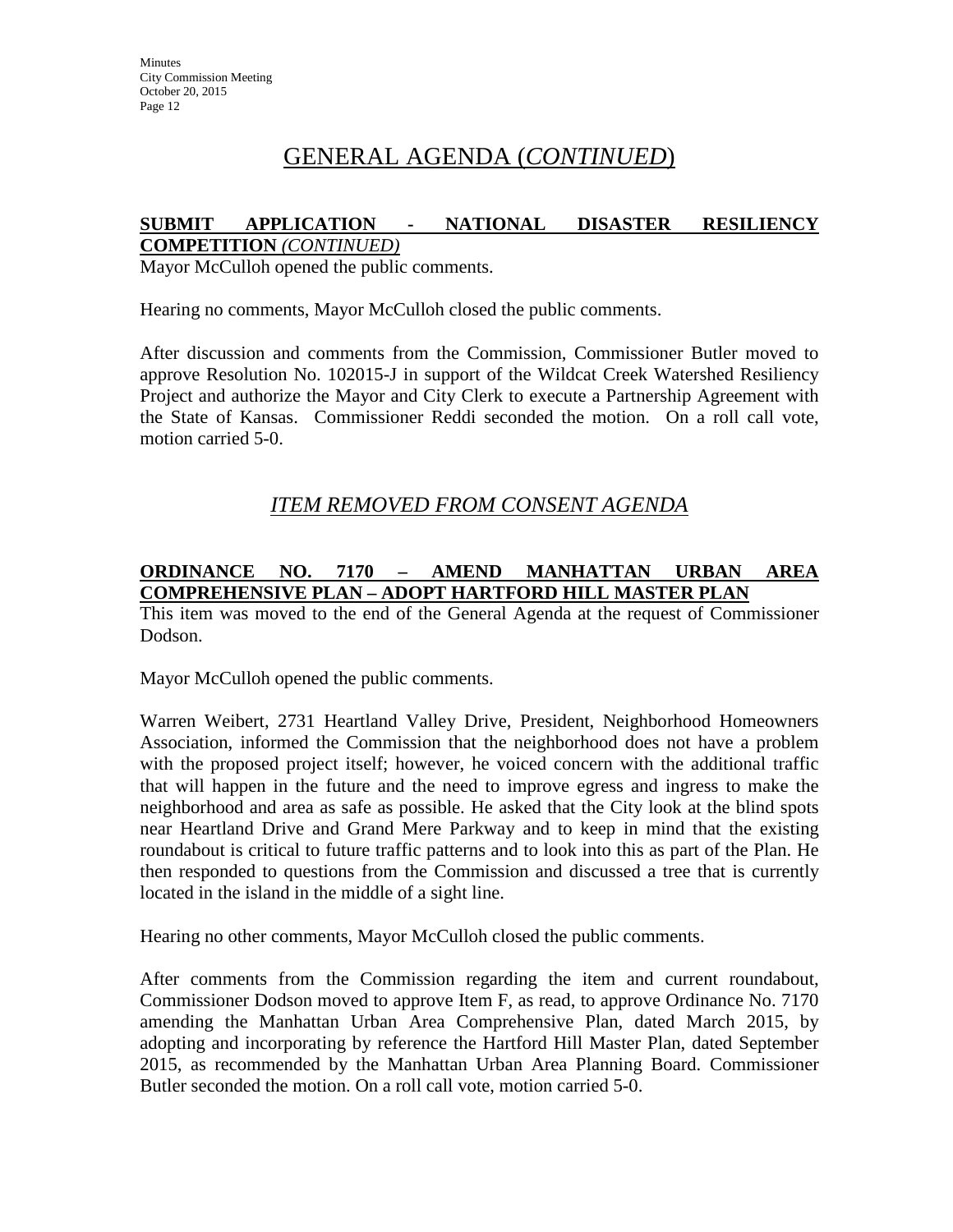Minutes<br>City Commission Meeting<br>October 20, 2015<br>Page 13

ADJOURNMENT<br>At 9:05 p.m., the Commission adjourned.

MMC, City Clerk Gary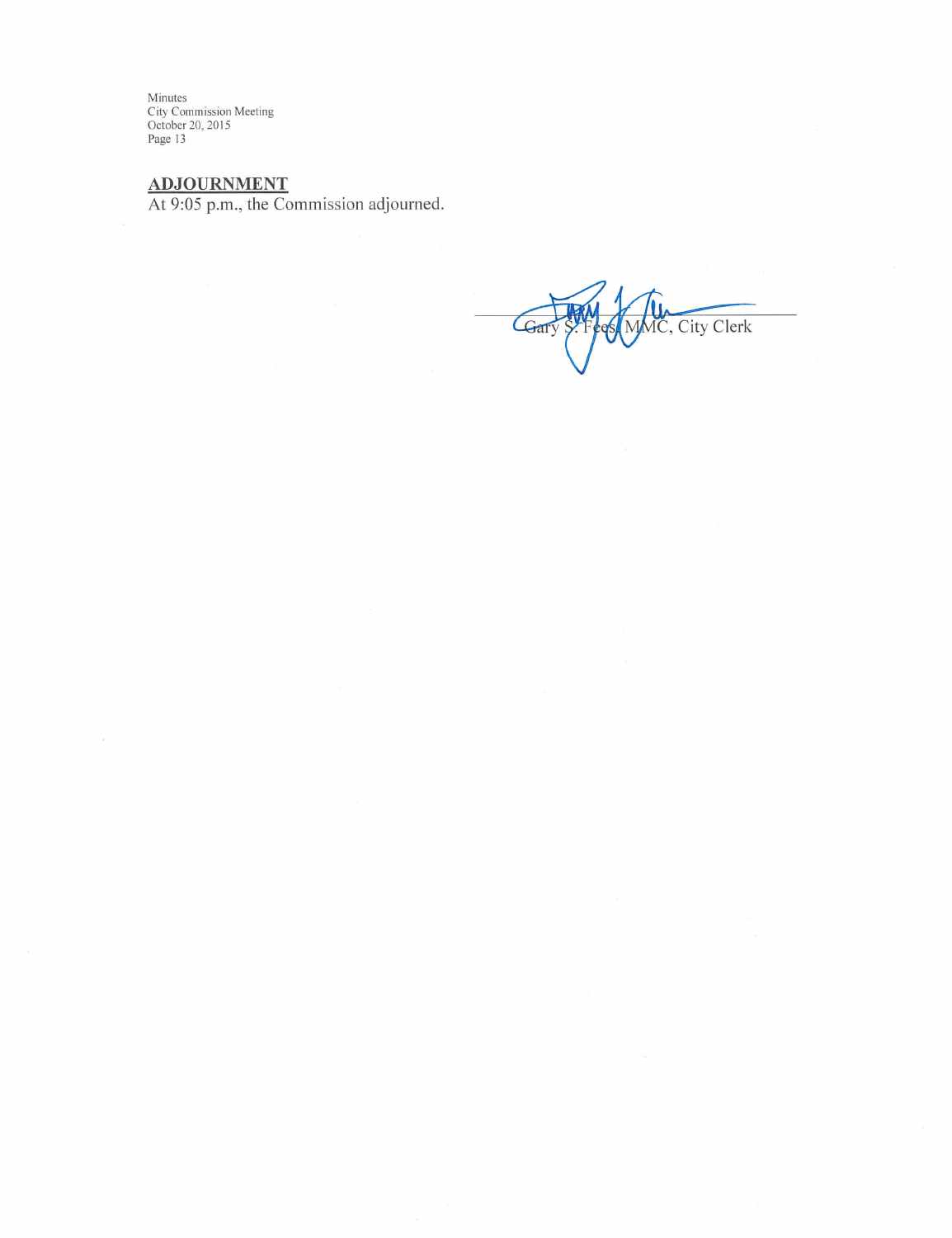#### **STAFF REPORT**

#### **ON AN APPLICATION TO REZONE PROPERTY**

**APPLICATION:** To Rezone two (2) tracts of land in the proposed Lansdowne Addition, Unit 3

**FROM:** County AG, Agriculture District and County SF-1, Single-Family District

**TO:** R-1, Single-Family Residential District

#### **APPLICANT/OWNER:** BK Investments, LLC – Tom Abbott **486 MCCALL ROAD, MANHATTAN, KS 66503**

**LEGAL DESCRIPTION:** Tract of land in Section 9, Township 10 South, Range 7 East (*specific legal description is attached).* For the purposes of the request, the subject site shall be referred to as Tract 1. (Tract 2 will refer to a request to rezone an area to R-2, Two-Family Residential District).

### **LOCATION:** Generally located **TO THE NORTHWEST OF THE INTERSECTION OF ANDERSON AVENUE AND CHRISTY DRIVE.**

**AREA:** Rezoning Site: 2.26 acres Total subdivision: **3.2 ACRES** 

#### **DATE OF NEIGHBORHOOD MEETING:** May 14, 2015

**DATE OF PUBLIC NOTICE PUBLICATION:** September 14, 2015

**DATE OF PUBLIC HEARING: PLANNING BOARD:** October 5, 2015 **CITY COMMISSION:** October 20, 2015

## **THIRTEEN MATTERS TO BE CONSIDERED WHEN REZONING**

**1. EXISTING USE:** The property is currently a vacant 2.26 acre tract of land

**2. PHYSICAL AND ENVIRONMENTAL CHARACTERISTICS:** The majority of the site generally slopes from north to south at 5%-10%. The property is vacant and consists of natural prairie grass and evergreen trees.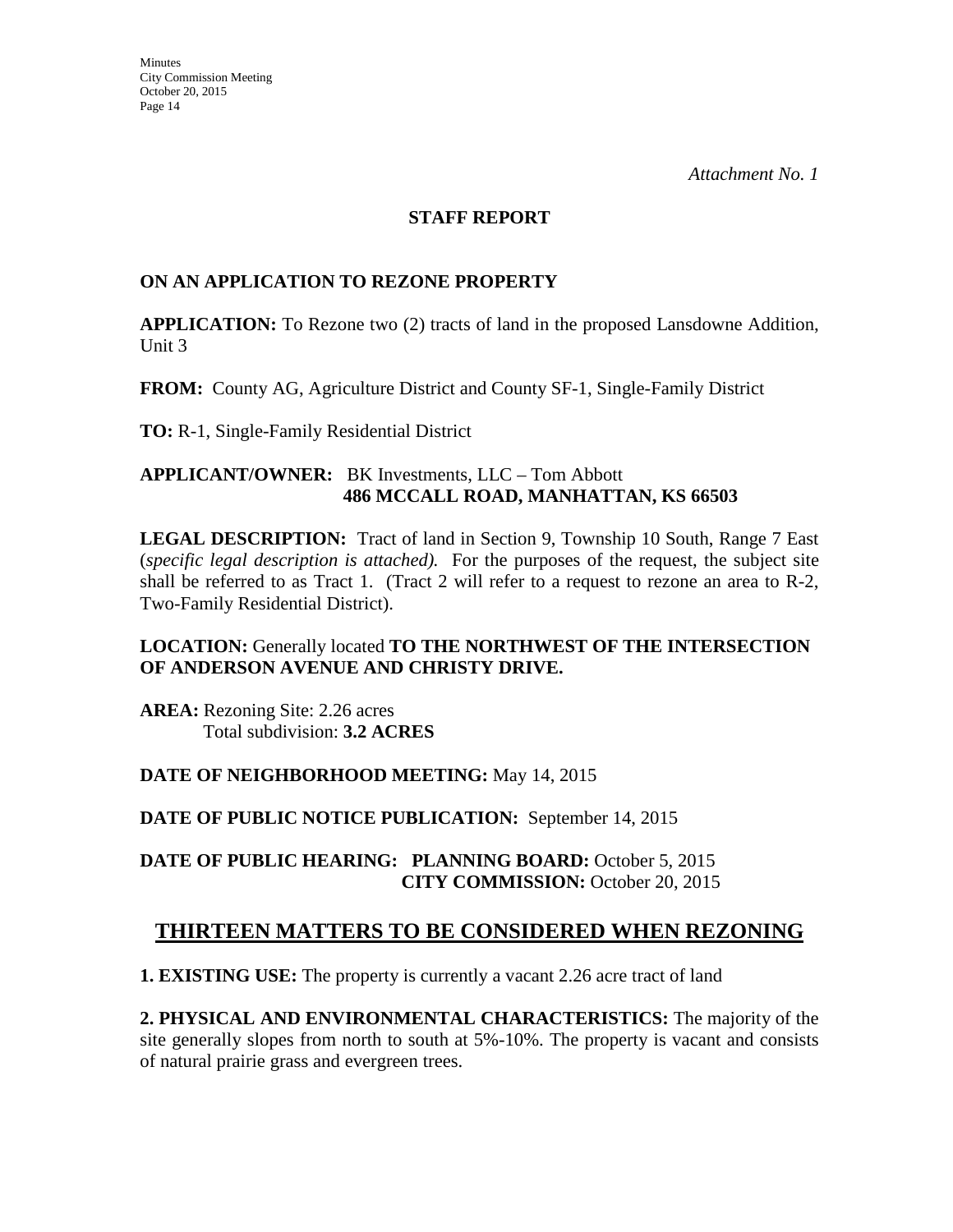#### **3. SURROUNDING LAND USE AND ZONING:**

- **NORTH:** Large vacant tracts of land; County AG, Agriculture and City of Manhattan I-5, Business Park.
- **SOUTH:** Anderson Avenue, a two-lane arterial road with a rural cross-section, Blueville Nursery; County C-4 Highway Business.
- **EAST:** Two-family and multi-family townhome residential neighborhoods; Two-Family Residential District and Four Winds Residential PUD, Planned Unit Development.
- **WEST:** Single family residential homes and rangeland; County AG, General Agriculture District

**4. GENERAL NEIGHBORHOOD CHARACTER:** The surrounding neighborhood is a mix of large lot single-family homes, two-family homes and commercial uses. To the west of the subject site is generally rural single-family residential and vacant agricultural land.

**5. SUITABILITY OF SITE FOR USES UNDER CURRENT ZONING:** The site is bounded by urban development on the east, large lot rural residential to the west and steep hillside to the north. The suitability of the site for County AG uses is limited by surrounding residential uses and steep topography. The current County AG District would not allow for the single-family development, as proposed. The eastern section of Tract 1 is zoned County SF-1, Single-Family District, which allows for a large single-family lot.

**6. COMPATIBILITY OF PROPOSED DISTRICT WITH NEARBY PROPERTIES AND EXTENT TO WHICH IT MAY HAVE DETRIMENTAL AFFECTS:** The adjoining neighborhoods are low density single-family rural residential to the west and a combination of residential townhomes and two-family residential neighborhoods to the east. While an increase in traffic, light, and noise will occur with the change from undeveloped land to single-family dwelling units, the proposed affects are consistent with the character of the neighborhoods in which the development is proposed. The proposed development includes large single-family lots that are similar in size to the adjacent residential tracts to the west. The proposed rezoning is compatible with nearby properties and no adverse affects are expected.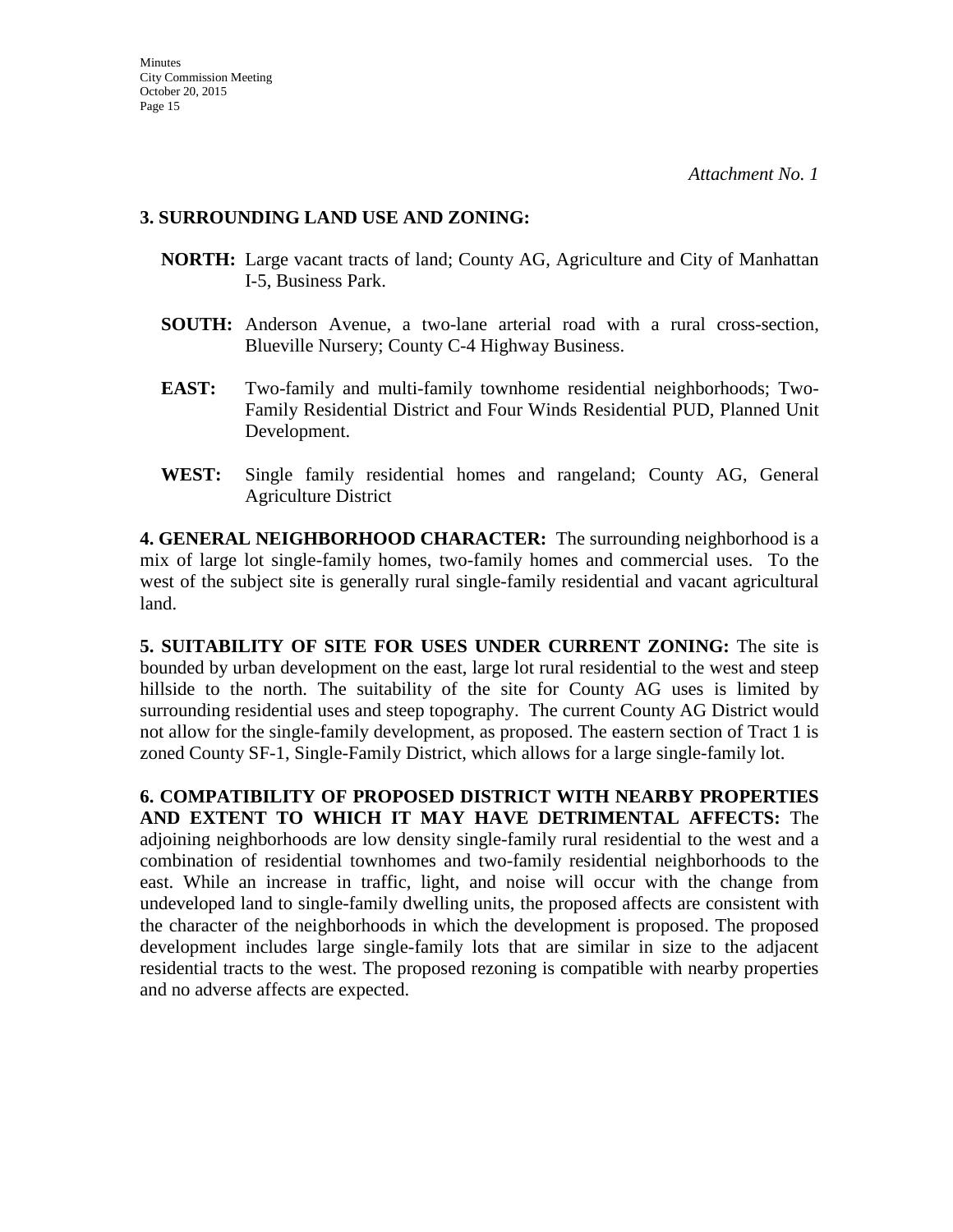**Minutes** City Commission Meeting October 20, 2015 Page 16

*Attachment No. 1*

As required by the rezoning application process, a neighborhood meeting was conducted by the applicant on May 14, 2015. The meeting summary stated that Seven (7) neighbors attended the meeting for the proposed subdivision. According to the meeting summary, there was some initial confusion that the proposed zoning was for duplexes or townhomes but clarified during the meeting. Other than clarifying the proposed zoning, no negative issues were raised at the meeting.

#### **7. CONFORMANCE WITH COMPREHENSIVE PLAN:**

The proposed annexation area is shown on the Future Land Use Map in the northwest planning area and the West Anderson Corridor (WAC) Special Planning Area. The annexation area is designated as Agriculture (AG). In addition, the Future Land Use Map identifies the area surrounding the intersection of Anderson Avenue and Scenic Drive as a future Neighborhood Commercial Center node. It is reasonable to assume that density will be greater near the intersection and transition to less dense environments farther away from the commercial node. Since the existing development patterns to the east of the proposed annexation area are Residential Medium to High (RMH) Density, the Residential Low to Medium (RLM) Density policies have been included below as a reference to the transitioning development patterns from the intersection of Scenic Drive & Anderson Avenue.

AG policies include: *AG: Uses Primary: Farming, ranching, and other agriculturally related uses.* 

*Secondary: Very low density rural residential.*

#### *AG: Characteristics*

*Areas are not anticipated to be developed within the 20-year planning horizon of this plan. Continuation of agricultural uses is encouraged within the context of both market demand and the desires of individual property owners. Residences are typically limited to those for owners/operators of the agricultural enterprise.* 

RLM policies include:

## *RLM-1: Characteristics*

*The Residential Low to Medium Density designation incorporates a range of singlefamily, single-family attached, duplex, and town homes, and in appropriate cases include complementary neighborhood-scale supporting land uses, such as retail, service commercial, and office uses in a planned neighborhood setting, provided they conform*  with policies for Neighborhood Commercial Centers. Small-scale multiple-family *buildings and condominiums may be permissible as part of a planned unit development, or special mixed-use district, provided open space requirements are adequate to stay within desired densities.*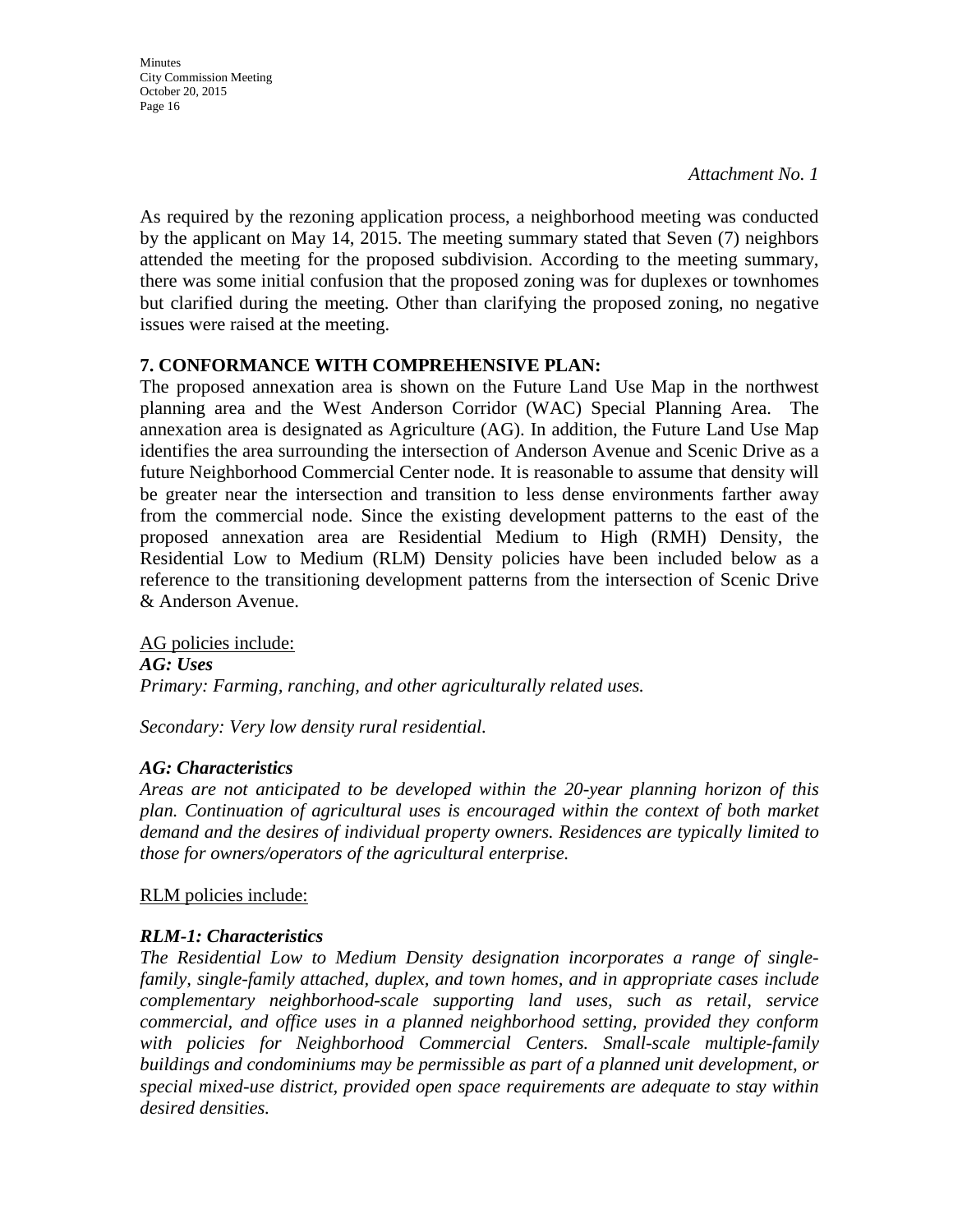Minutes City Commission Meeting October 20, 2015 Page 17

#### *RLM-2: Appropriate Density Range*

*Densities in the Residential Low to Medium Density designation range between less than one dwelling unit/acre up to 11 dwelling units per net acre.* 

#### *RLM-3: Location*

*Residential Low to Medium Density neighborhoods typically should be located where they have convenient access to and are within walking distance to community facilities and services that will be needed by residents of the neighborhood, including parks, schools, shopping areas, transit and other community facilities. Where topographically feasible, neighborhoods should be bounded by major streets (arterials and/or collectors) with a direct connection to work, shopping, and recreational activities. The Residential Low to Medium Density designation includes most established neighborhoods outside of the core area as well as future residential growth areas to the west and east.* 

### *RLM-4: Variety of Housing Styles*

*To avoid monotonous streetscapes, the incorporation of a variety of architectural styles is strongly encouraged in all new development,* 

### **West Anderson Corridor (WAC)**

#### *Background and Intent*

*The West Anderson Corridor is contiguous to the western boundary of Manhattan and is considered as an area for potential future growth. The scenic quality of the corridor is significant, defined by the Wildcat Creek Riparian area, which bounds its southern edge and by the lush agricultural lands that extend south from Anderson Avenue to the creek. The corridor will remain primarily rural in nature within the near-term or until such time as utility services are available. To the extent possible, both the scenic quality and availability of developable land within the corridor should be preserved. As the market for growth in the corridor emerges, compatibility with Fort Riley and specific recommendations made by the 2005 Flint Hills Joint Land Use Study are a key consideration.* 

#### Policies

#### *WAC-1: Preservation of Wildcat Creek Riparian Corridor*

*Design land use patterns in the Wildcat Creek Corridor to protect natural features, including steep slopes, native vegetation, riparian corridors, streams, and wetlands, in accordance with the adopted Wildcat Creek Floodplain Management Plan.*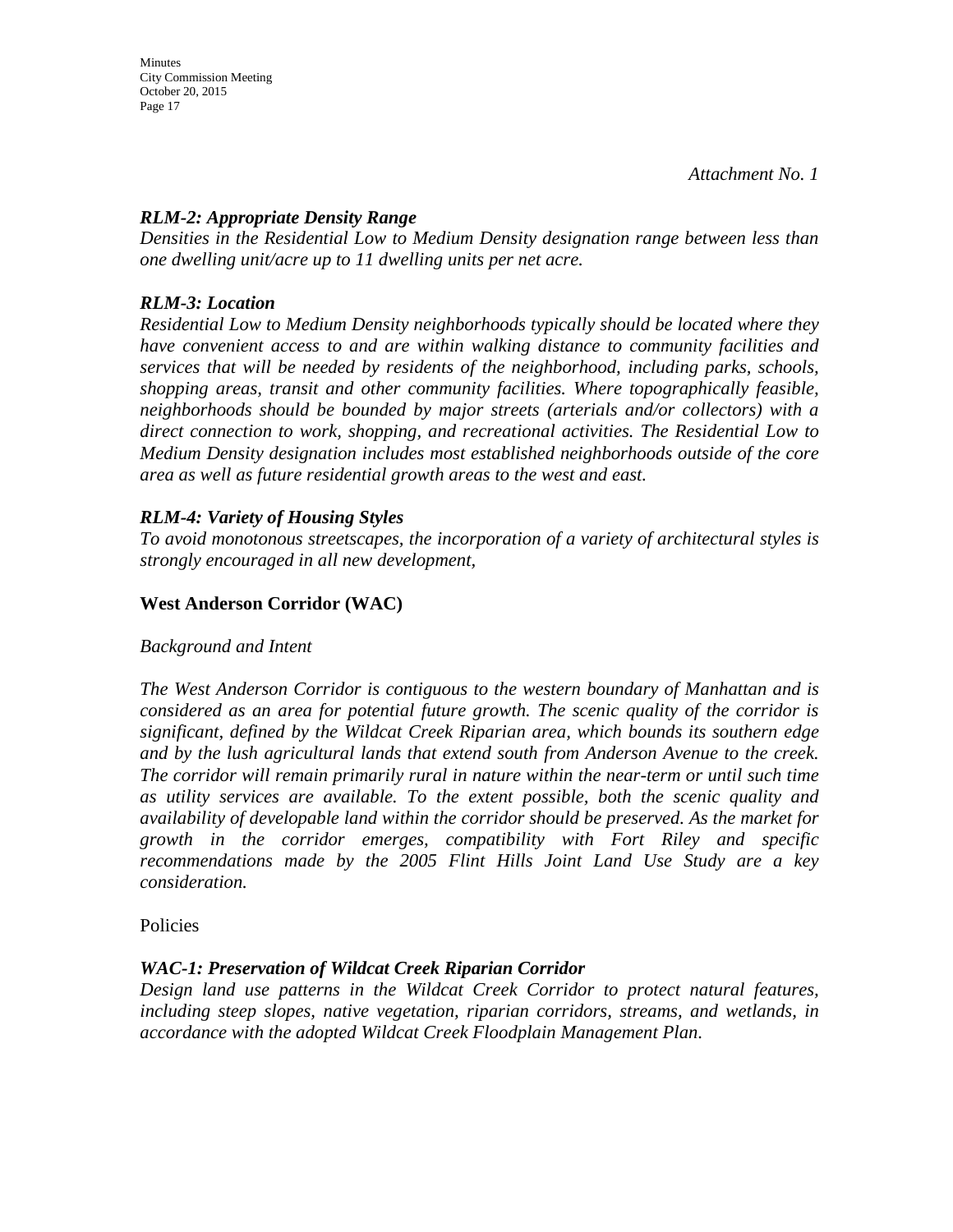#### *WAC-2: Future Growth Area*

*The West Anderson Corridor is identified as a potential future growth area, dependent upon the timing, and availability of infrastructure and urban services. Evaluate development proposals within the West Anderson Corridor based upon their compatibility with the area's potential for future urban development and the recommendations of the 2005 Flint Hills Joint Land Use Study. Discourage isolated parcels of development that will lead to fragmented patterns of urban development.* 

#### *WAC-3: Future Neighborhood Services and Residential Development*

*The West Anderson Corridor provides potential for additional Neighborhood Commercial services and specialty stores in the vicinity of the Anderson Avenue–Scenic Drive intersection. Explore the provision of low to medium density housing along the south side of Anderson Avenue, transitioning to the riparian open space corridor, along Wildcat Creek.*

### *WAC-4: Multi-modal Connectivity*

*As development opportunities emerge, explore and implement opportunities to enhance multi-modal connections between the West Anderson Corridor and existing multi-modal facilities in other parts of the Planning Area.* 

Considering the existing development patterns of adjacent properties and planning area polices outlined above, the proposed rezoning conforms to the Manhattan Urban Area Comprehensive Plan.

## **8. ZONING HISTORY AND LENGTH OF TIME VACANT AS ZONED:**

| Unknown Date    | Zoned county AG, Agriculture                                                                                                        |
|-----------------|-------------------------------------------------------------------------------------------------------------------------------------|
| 1973            | Existing residential structure built                                                                                                |
| October 7, 1991 | Manhattan Urban Area Planning Board approves Final Plat<br>Lansdowne Addition Unit 2                                                |
| March 2, 1992   | Board of County Commissioners approves Lansdowne Addition<br>Unit 2 Plat $\&$ Lot 2 zoned County SF-1, Single Family<br>Residential |

**9. CONSISTENCY WITH INTENT AND PURPOSE OF THE ZONING ORDINANCE:** The intent and purpose of the Manhattan Zoning Regulations is to protect the public health, safety, and general welfare; regulate the use of land and buildings within zoning districts to assure compatibility; and to protect property values.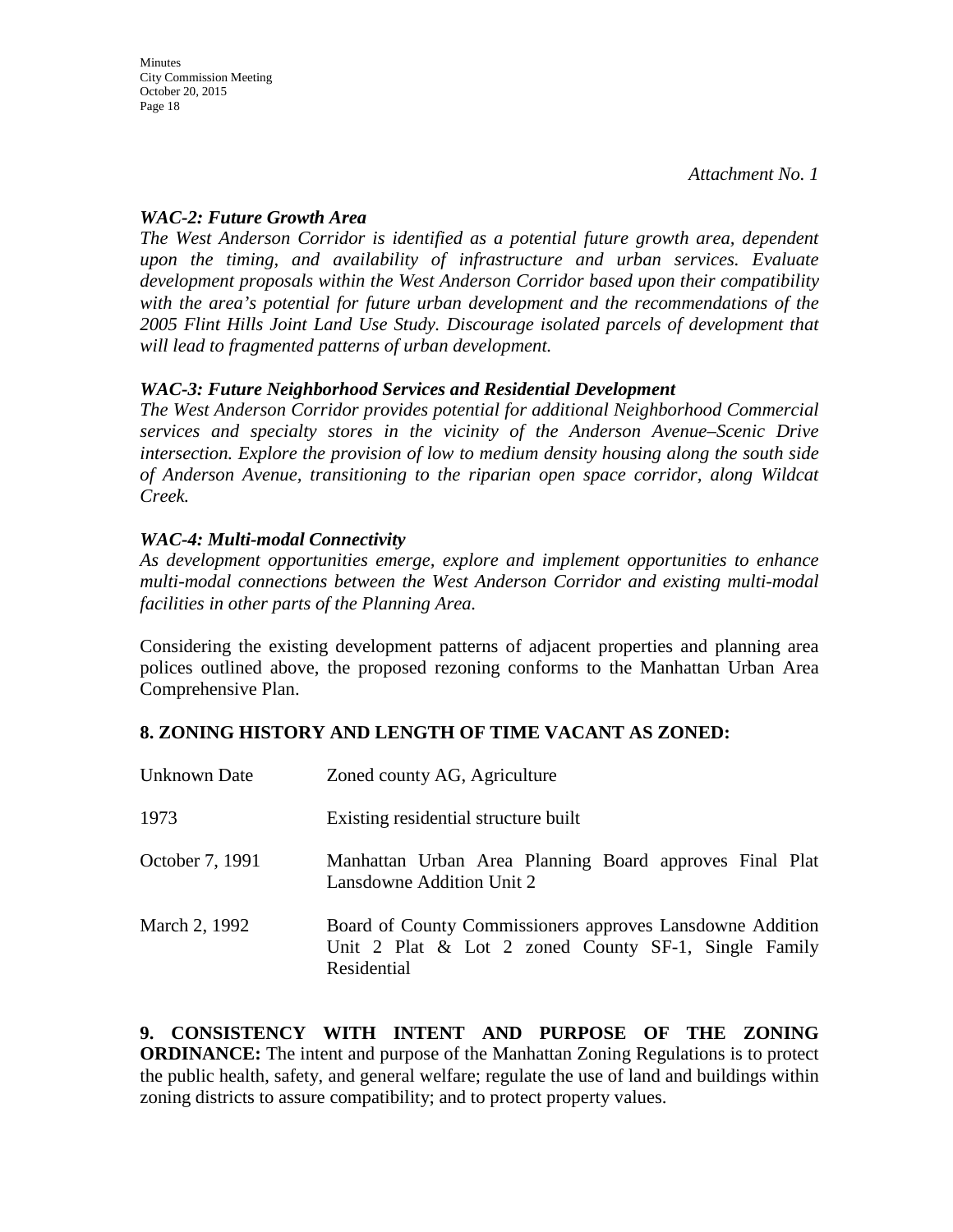**Minutes** City Commission Meeting October 20, 2015 Page 19

*Attachment No. 1*

The proposed rezoning is consistent with the intent and purpose of the Manhattan Zoning Regulations because proposed lot sizes conform to the minimum requirements of the R-1 District. In addition, the proposed Preliminary Plat dedicates easements and rights-of-way to serve the subdivision consistent with the requirements of the Manhattan Urban Area Subdivision Regulations.

The R-1, Single-Family Residential District is designed to provide a dwelling zone at a density no greater than one dwelling unit per 6,500 square feet. The Preliminary Plat shows lots ranging from approximately 10,749 square feet in area up to 19,610 square feet in area. The proposed lots conform to the requirements of the proposed R-1 District.

**10. RELATIVE GAIN TO THE PUBLIC HEALTH, SAFETY AND WELFARE THAT DENIAL OF THE REQUEST WOULD ACCOMPLISH, COMPARED WITH THE HARDSHIP IMPOSED UPON THE APPLICANT:** There appears to be no gain to the public that denial of the rezoning would accomplish. No expected adverse impacts on the public health, safety and welfare are anticipated as a result of the rezoning. Development of the site cannot proceed until the proposed Preliminary Plat is approved. A separate application was submitted for approval of a Preliminary Plat. It may be a hardship upon the owner if the rezoning is denied, as it conforms to the adopted Comprehensive Plan.

**11. ADEQUACY OF PUBLIC FACILITIES AND SERVICES:** Adequate public services, sanitary sewer, water, and public streets can be extended to serve the development.

**12. OTHER APPLICABLE FACTORS:** Fort Riley was notified of this rezoning, due to it being located in the Critical Area. The Fort encourages use of noise disclosure and noise reduction measures in homes, and to take into account potential effects of operational noise of the Fort on activities in the park. City Administration will provide the "Notice of Potential Impact" on building permits for this subdivision.

**13. STAFF COMMENTS:** City Administration recommends approval of the proposed rezoning of Lansdowne Addition, Unit 3 from AG, Agriculture District and County SF-1, Single-Family District to R-1, Single-Family Residential District based on the findings in the Staff Report.

## **ALTERNATIVES:**

1. Recommend approval of the proposed rezoning of Lansdowne Addition, Unit 3 from AG, Agriculture District and County SF-1, Single-Family District to R-1, Single-Family Residential District stating the basis for such recommendation.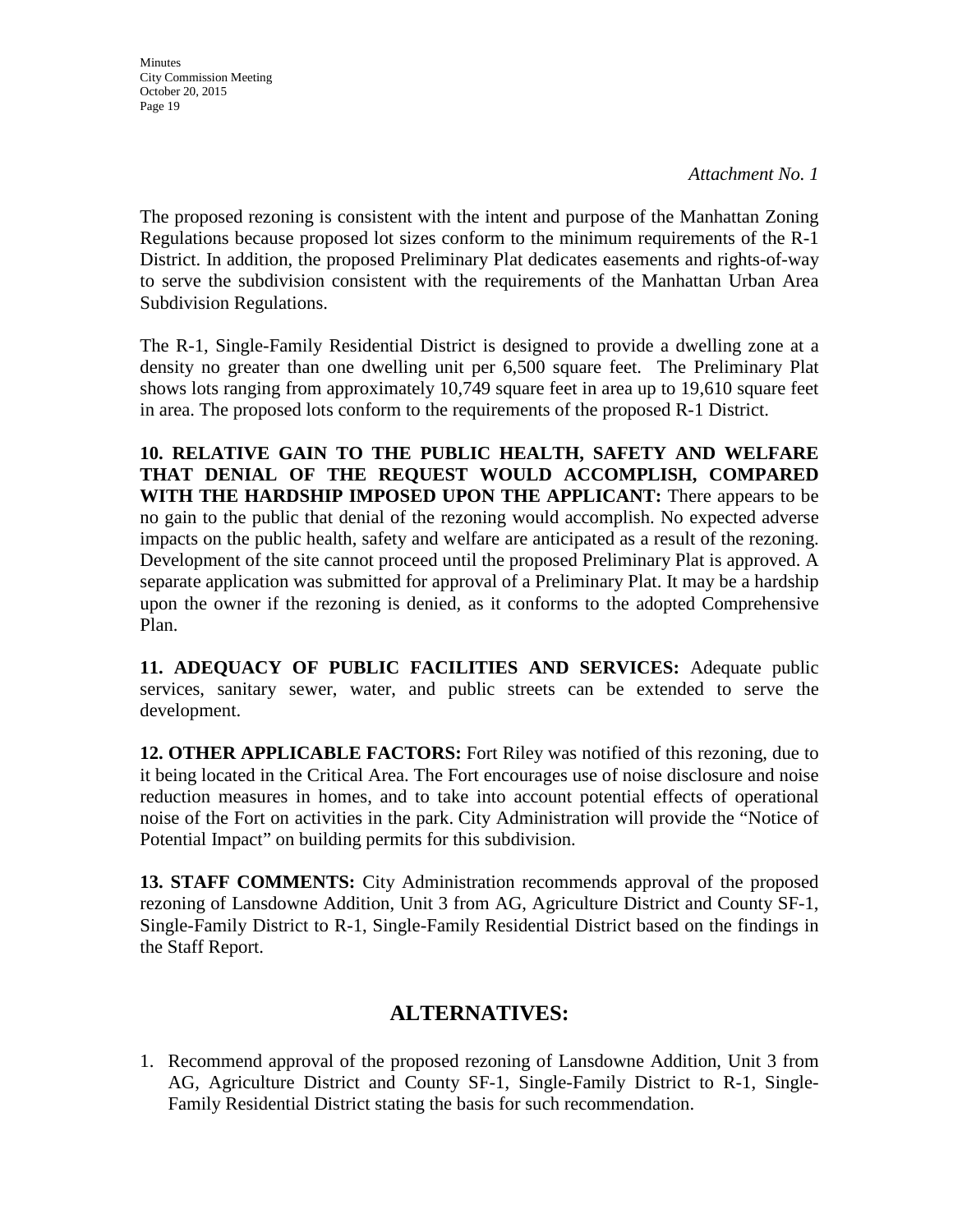- 2. Recommend denial of the proposed rezoning, stating the specific reasons for denial.
- 3. Table the proposed rezoning to a specific date, for specifically stated reasons.

## **POSSIBLE MOTION:**

The Manhattan Urban Area Planning Board recommends approval of the proposed rezoning of Lansdowne Addition, Unit 3, from AG, Agriculture District and County SF-1, Single-Family District, to R-1, Single-Family Residential District, based on the findings in the Staff Report.

**PREPARED BY:** Chase Johnson, CFM, Planner

**DATE:** September 22, 2015

CJ/vr 15022}SR}RezoneLansdowneUnitThree}AGSF1\_R1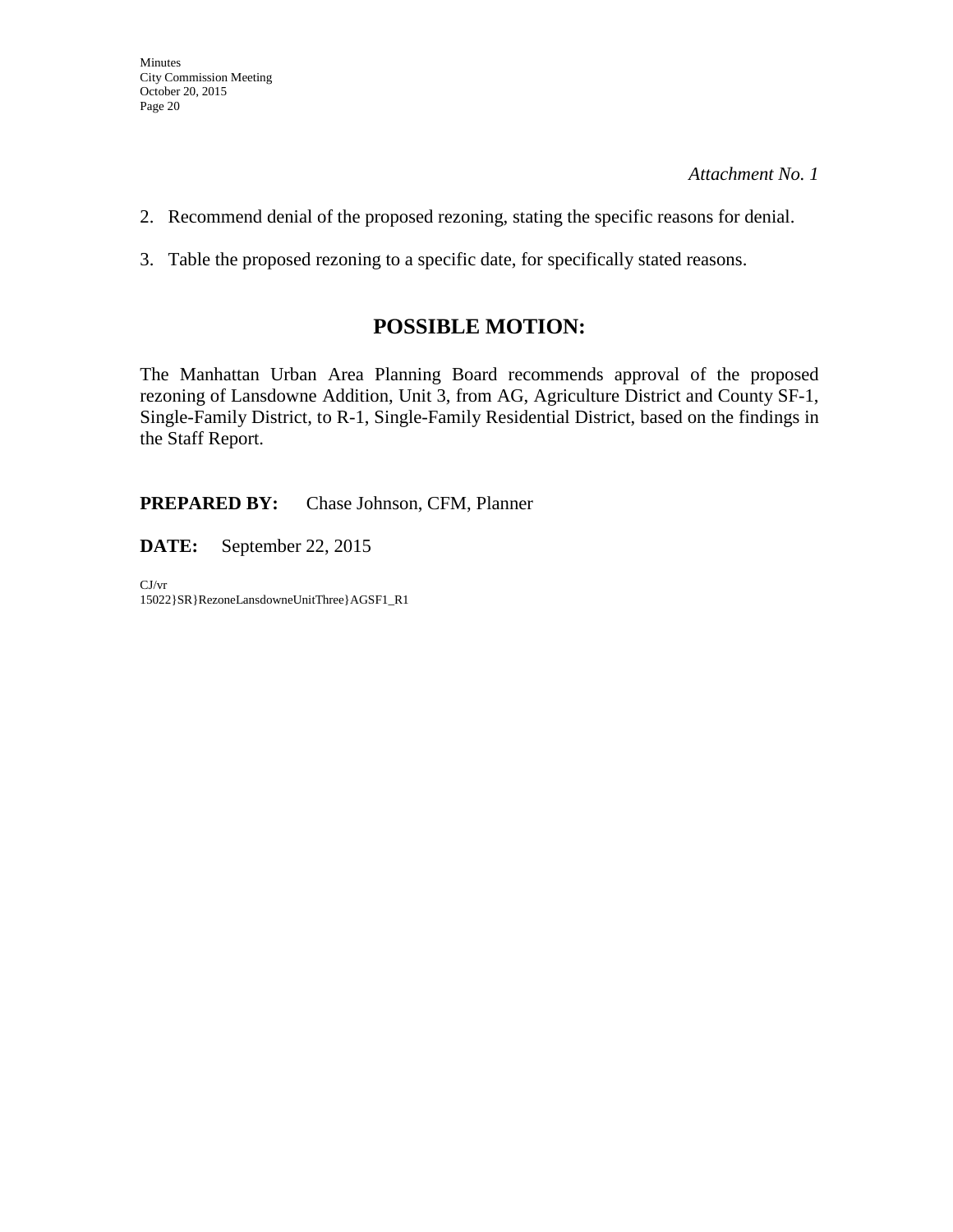#### **STAFF REPORT**

#### **ON AN APPLICATION TO REZONE PROPERTY**

**APPLICATION:** To Rezone two (2) tracts of land in the proposed Lansdowne Addition, Unit 3

**FROM:** County AG, Agriculture District

**TO:** R-2, Two-Family Residential District

#### **APPLICANT/OWNER:** BK Investments, LLC – Tom Abbott **486 MCCALL ROAD, MANHATTAN, KS 66503**

**LEGAL DESCRIPTION:** Tracts of land in Section 9, Township 10 South, Range 7 East (*specific legal description is attached).* For the purposes of the request, the subject site shall be referred to as Tract 2. (Tract 1 will refer to a request to rezone an area to R-1, Single-Family Residential District).

### **LOCATION:** Generally located **TO THE NORTHWEST OF THE INTERSECTION OF ANDERSON AVENUE AND CHRISTY DRIVE.**

**AREA:** Rezoning Site: 0.94 acres Total subdivision: **3.2 ACRES** 

#### **DATE OF NEIGHBORHOOD MEETING:** May 14, 2015

#### **DATE OF PUBLIC NOTICE PUBLICATION:** September 14, 2015

**DATE OF PUBLIC HEARING: PLANNING BOARD:** October 5, 2015 **CITY COMMISSION:** October 20, 2015

## **THIRTEEN MATTERS TO BE CONSIDERED WHEN REZONING**

**1. EXISTING USE:** The property is currently occupied by a two-family residential structure.

**2. PHYSICAL AND ENVIRONMENTAL CHARACTERISTICS:** The majority of the site generally slopes from north to south at 5%-10%. The northern portion of the site is vacant with prairie grass and evergreen trees. The southern portion of the property is occupied by a residential structure with a typical yard and driveway setup accessed off of Anderson Avenue.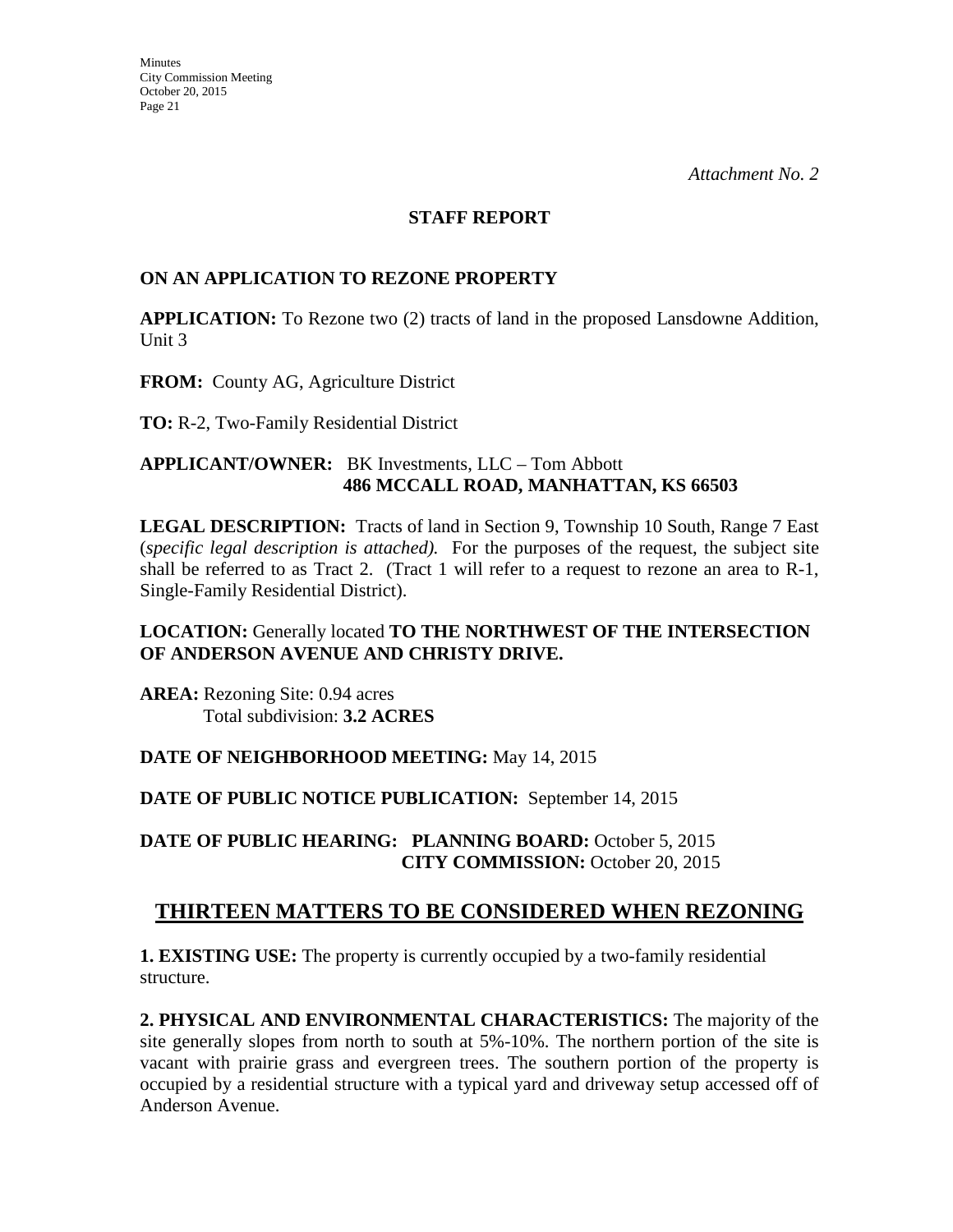#### **3. SURROUNDING LAND USE AND ZONING:**

- **NORTH:** Large vacant tracts of land; County AG, Agriculture and City of Manhattan I-5, Business Park.
- **SOUTH:** Anderson Avenue, a two-lane arterial road with a rural cross-section, Blueville Nursery; County C-4 Highway Business.
- **EAST:** Two-family and multi-family townhome residential neighborhoods; Two-Family Residential District and Four Winds Residential PUD, Planned Unit Development.
- **WEST:** Single family residential homes and rangeland; County AG, General Agriculture District

**4. GENERAL NEIGHBORHOOD CHARACTER:** The surrounding neighborhood is a mix of large lot single-family homes, two-family homes and commercial uses. To the west of the subject site is generally rural single-family residential and vacant agricultural land.

**5. SUITABILITY OF SITE FOR USES UNDER CURRENT ZONING:** The site is bounded by urban development on the east, large lot rural residential to the west and steep hillside to the north. The suitability of the site for County AG uses is limited by surrounding residential uses and steep topography. There is currently an existing two-unit residential building located on Tract 2. The current County AG District allows for the two-family development, as long as the second unit is considered an accessory apartment.

**6. COMPATIBILITY OF PROPOSED DISTRICT WITH NEARBY PROPERTIES AND EXTENT TO WHICH IT MAY HAVE DETRIMENTAL AFFECTS:** The adjoining neighborhoods are low density single-family rural residential to the west and a combination of residential townhomes and two-family residential neighborhoods to the east. An increase in traffic, light, and noise is not anticipated to increase due to the established two-family use on Tract 2. The proposed rezoning is compatible with nearby properties and no adverse affects are expected.

As required by the rezoning application process, a neighborhood meeting was conducted by the applicant on May 14, 2015. The meeting summary stated that Seven (7) neighbors attended the meeting for the proposed subdivision. According to the meeting summary, there was some initial confusion that the proposed zoning was for duplexes or townhomes but clarified during the meeting. Other than clarifying the proposed rezoning, no negative issues were raised at the meeting.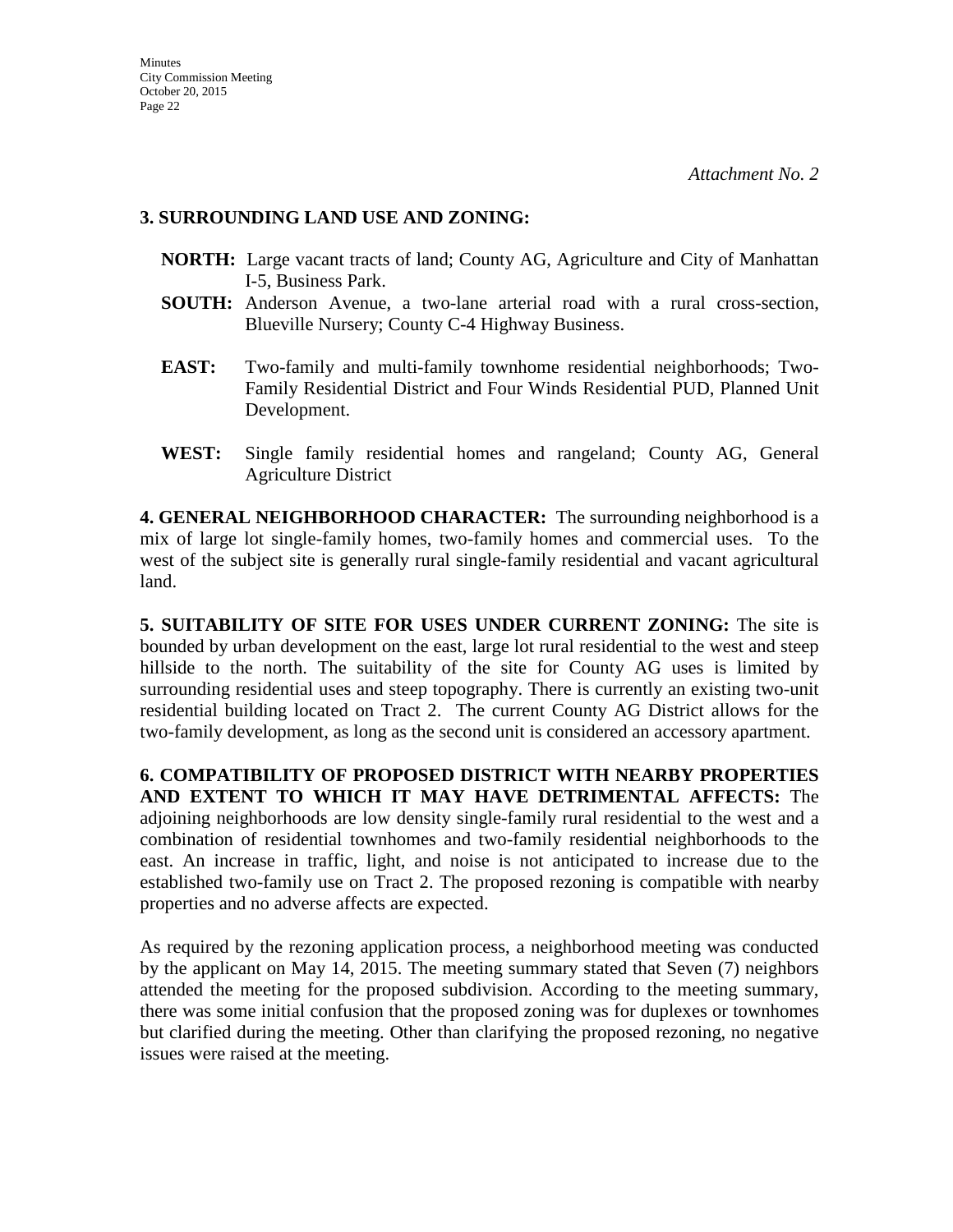City Commission Meeting October 20, 2015 Page 23

**Minutes** 

*Attachment No. 2*

#### **7. CONFORMANCE WITH COMPREHENSIVE PLAN:**

The proposed annexation area is shown on the Future Land Use Map in the northwest planning area and the West Anderson Corridor (WAC) Special Planning Area. The annexation area is designated as Agriculture (AG). In addition, the Future Land Use Map identifies the area surrounding the intersection of Anderson Avenue and Scenic Drive as a future Neighborhood Commercial Center node. It is reasonable to assume that density will be greater near the intersection and transition to less dense environments farther away from the commercial node. Since the existing development patterns to the east of the proposed annexation area are Residential Medium to High (RMH) Density, the Residential Low to Medium (RLM) Density policies have been included below as a reference to the transitioning development patterns from the intersection of Scenic Drive & Anderson Avenue.

AG policies include: *AG: Uses Primary: Farming, ranching, and other agriculturally related uses.* 

*Secondary: Very low density rural residential.*

#### *AG: Characteristics*

*Areas are not anticipated to be developed within the 20-year planning horizon of this plan. Continuation of agricultural uses is encouraged within the context of both market demand and the desires of individual property owners. Residences are typically limited to those for owners/operators of the agricultural enterprise.* 

RLM policies include:

#### *RLM-1: Characteristics*

*The Residential Low to Medium Density designation incorporates a range of singlefamily, single-family attached, duplex, and town homes, and in appropriate cases include complementary neighborhood-scale supporting land uses, such as retail, service commercial, and office uses in a planned neighborhood setting, provided they conform with policies for Neighborhood Commercial Centers. Small-scale multiple-family buildings and condominiums may be permissible as part of a planned unit development, or special mixed-use district, provided open space requirements are adequate to stay within desired densities.* 

#### *RLM-2: Appropriate Density Range*

*Densities in the Residential Low to Medium Density designation range between less than one dwelling unit/acre up to 11 dwelling units per net acre.*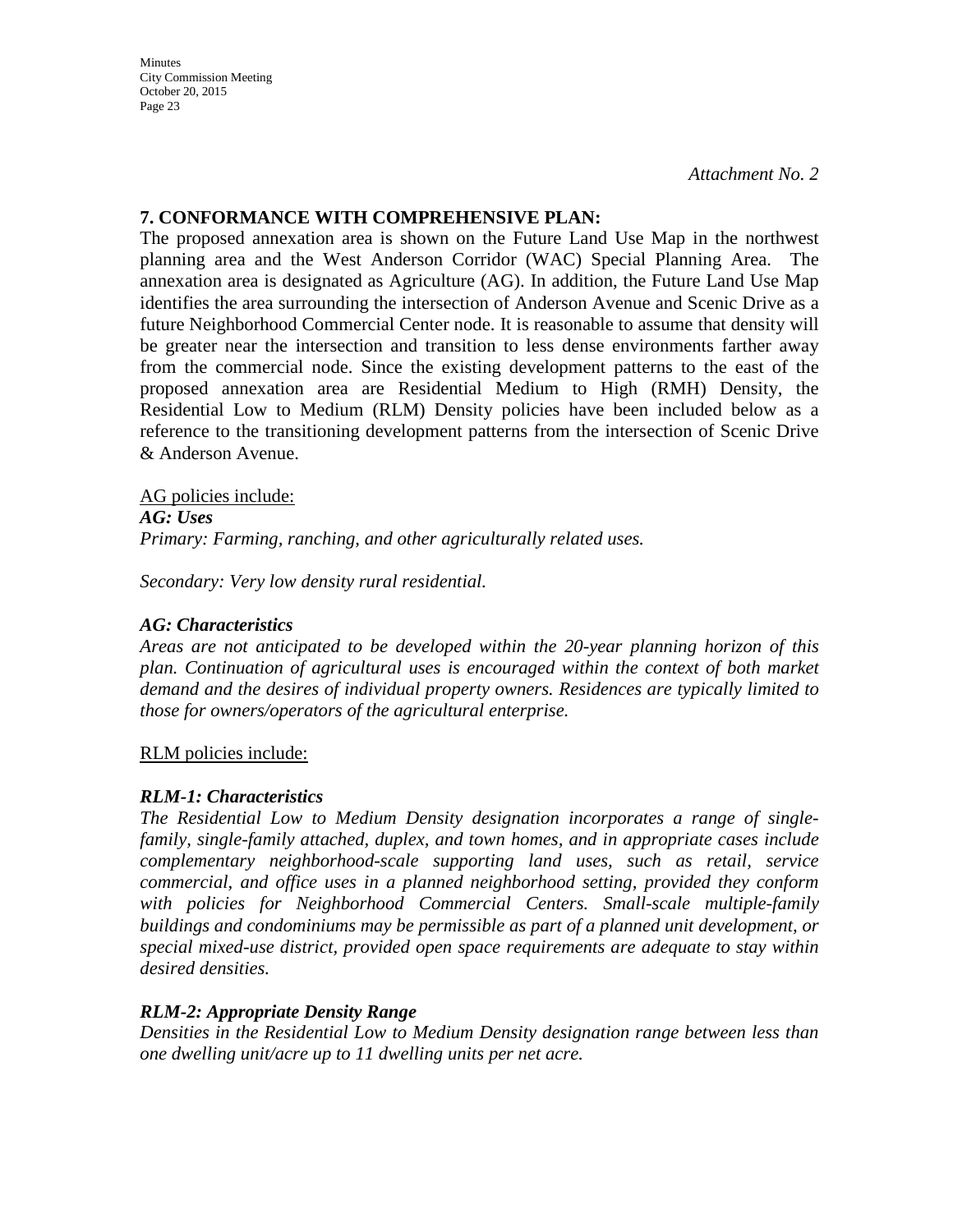#### *RLM-3: Location*

*Residential Low to Medium Density neighborhoods typically should be located where they have convenient access to and are within walking distance to community facilities and services that will be needed by residents of the neighborhood, including parks, schools, shopping areas, transit and other community facilities. Where topographically feasible, neighborhoods should be bounded by major streets (arterials and/or collectors) with a direct connection to work, shopping, and recreational activities. The Residential Low to Medium Density designation includes most established neighborhoods outside of the core area as well as future residential growth areas to the west and east.* 

#### *RLM-4: Variety of Housing Styles*

*To avoid monotonous streetscapes, the incorporation of a variety of architectural styles is strongly encouraged in all new development,* 

#### **West Anderson Corridor (WAC)**

#### *Background and Intent*

*The West Anderson Corridor is contiguous to the western boundary of Manhattan and is considered as an area for potential future growth. The scenic quality of the corridor is significant, defined by the Wildcat Creek Riparian area, which bounds its southern edge and by the lush agricultural lands that extend south from Anderson Avenue to the creek. The corridor will remain primarily rural in nature within the near-term or until such time as utility services are available. To the extent possible, both the scenic quality and availability of developable land within the corridor should be preserved. As the market for growth in the corridor emerges, compatibility with Fort Riley and specific recommendations made by the 2005 Flint Hills Joint Land Use Study are a key consideration.* 

Policies

#### *WAC-1: Preservation of Wildcat Creek Riparian Corridor*

*Design land use patterns in the Wildcat Creek Corridor to protect natural features, including steep slopes, native vegetation, riparian corridors, streams, and wetlands, in accordance with the adopted Wildcat Creek Floodplain Management Plan.* 

#### *WAC-2: Future Growth Area*

*The West Anderson Corridor is identified as a potential future growth area, dependent upon the timing, and availability of infrastructure and urban services. Evaluate development proposals within the West Anderson Corridor based upon their compatibility with the area's potential for future urban development and the recommendations of the 2005 Flint Hills Joint Land Use Study. Discourage isolated parcels of development that will lead to fragmented patterns of urban development.*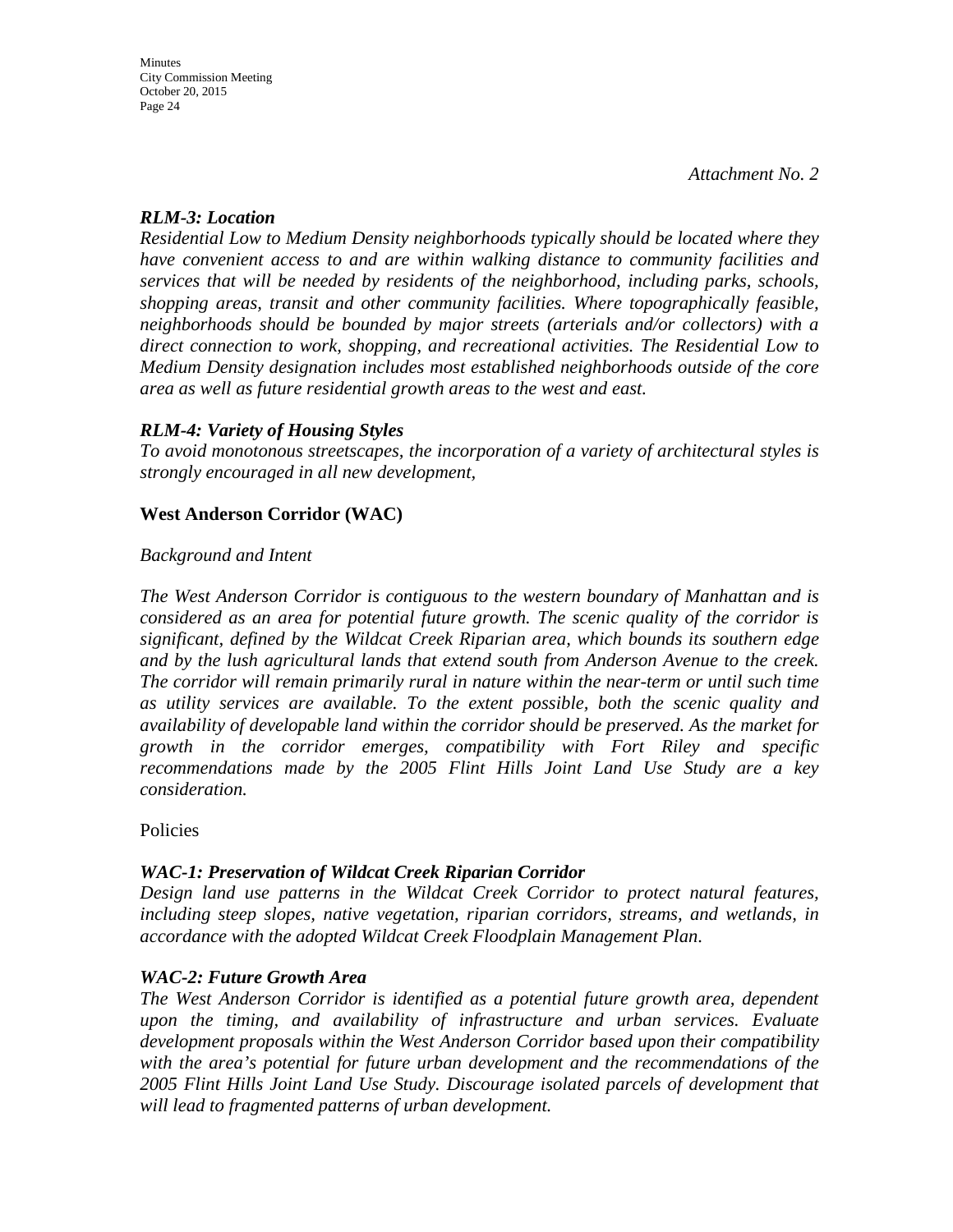#### *WAC-3: Future Neighborhood Services and Residential Development*

*The West Anderson Corridor provides potential for additional Neighborhood Commercial services and specialty stores in the vicinity of the Anderson Avenue–Scenic Drive intersection. Explore the provision of low to medium density housing along the south side of Anderson Avenue, transitioning to the riparian open space corridor, along Wildcat Creek.*

### *WAC-4: Multi-modal Connectivity*

*As development opportunities emerge, explore and implement opportunities to enhance multi-modal connections between the West Anderson Corridor and existing multi-modal facilities in other parts of the Planning Area.* 

Considering the existing development patterns of adjacent properties and planning area polices outlined above, the proposed rezoning conforms to the Manhattan Urban Area Comprehensive Plan.

### **8. ZONING HISTORY AND LENGTH OF TIME VACANT AS ZONED:**

| Unknown Date    | Zoned County AG, Agriculture                                                                                                        |
|-----------------|-------------------------------------------------------------------------------------------------------------------------------------|
| 1973            | Existing residential structure built                                                                                                |
| October 7, 1991 | Manhattan Urban Area Planning Board approves Final Plat<br>Lansdowne Addition Unit 2                                                |
| March 2, 1992   | Board of County Commissioners approves Lansdowne Addition<br>Unit 2 Plat $\&$ Lot 2 zoned County SF-1, Single Family<br>Residential |

**9. CONSISTENCY WITH INTENT AND PURPOSE OF THE ZONING ORDINANCE:** The intent and purpose of the Manhattan Zoning Regulations is to protect the public health, safety, and general welfare; regulate the use of land and buildings within zoning districts to assure compatibility; and to protect property values.

The proposed rezoning is consistent with the intent and purpose of the Manhattan Zoning Regulations because proposed lot sizes conform to the minimum requirements of the R-2 District. In addition, the proposed Preliminary Plat dedicates easements and rights-of-way to serve the subdivision consistent with the requirements of the Manhattan Urban Area Subdivision Regulations.

The R-2, Two-Family Residential District is designed to provide a dwelling zone at a density no greater than one dwelling unit per 7,500 square feet. The Preliminary Plat shows Lot 1, as 42,697 square feet. The proposed lot conforms to the requirements of the proposed R-2 District.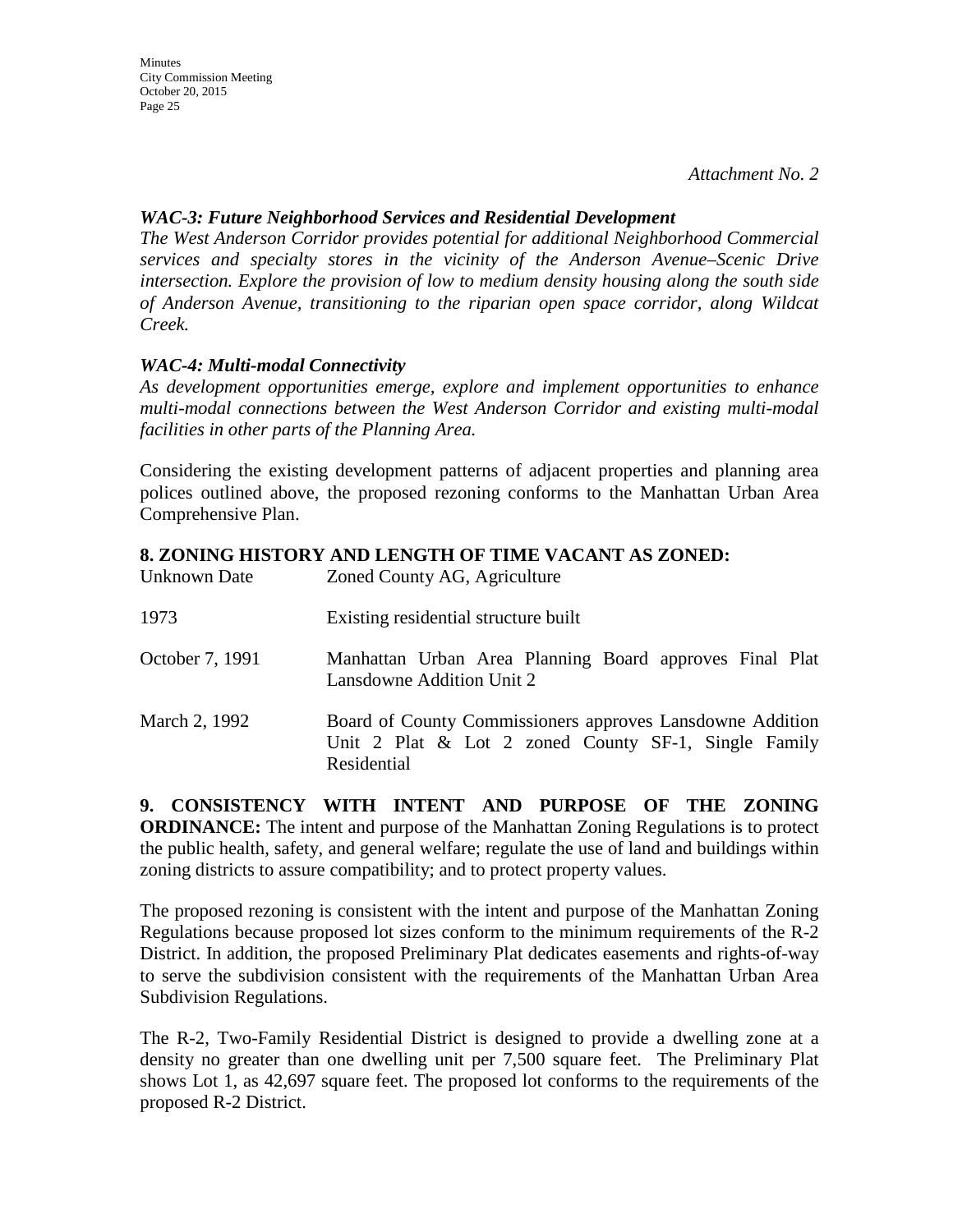**10. RELATIVE GAIN TO THE PUBLIC HEALTH, SAFETY AND WELFARE THAT DENIAL OF THE REQUEST WOULD ACCOMPLISH, COMPARED WITH THE HARDSHIP IMPOSED UPON THE APPLICANT:** There appears to be no gain to the public that denial of the rezoning would accomplish. No expected adverse impacts on the public health, safety and welfare are anticipated as a result of the rezoning. Development of the site cannot proceed until the proposed Preliminary Plat is approved. A separate application was submitted for approval of a Preliminary Plat. It may be a hardship upon the owner if the rezoning is denied, as it conforms to the adopted Comprehensive Plan.

**11. ADEQUACY OF PUBLIC FACILITIES AND SERVICES:** Adequate public services, sanitary sewer, water, and public streets can be extended to serve the development.

**12. OTHER APPLICABLE FACTORS:** Fort Riley was notified of this rezoning, due to it being located in the Critical Area. The Fort encourages use of noise disclosure and noise reduction measures in homes, and to take into account potential effects of operational noise of the Fort on activities in the park. City Administration will provide the "Notice of Potential Impact" on building permits for this subdivision.

**13. STAFF COMMENTS:** City Administration recommends approval of the proposed rezoning of Lansdowne Addition, Unit 3 from AG, Agriculture District to R-2, Two-Family Residential District based on the findings in the Staff Report.

## **ALTERNATIVES:**

- 1. Recommend approval of the proposed rezoning of Lansdowne Addition, Unit 3 from AG, Agriculture District to R-2, Two-Family Residential District stating the basis for such recommendation.
- 2. Recommend denial of the proposed rezoning, stating the specific reasons for denial.
- 3. Table the proposed rezoning to a specific date, for specifically stated reasons.

## **POSSIBLE MOTION:**

The Manhattan Urban Area Planning Board recommends approval of the proposed rezoning of Lansdowne Addition, Unit 3 from AG, Agriculture District to R-2, Two-Family Residential District, based on the findings in the Staff Report.